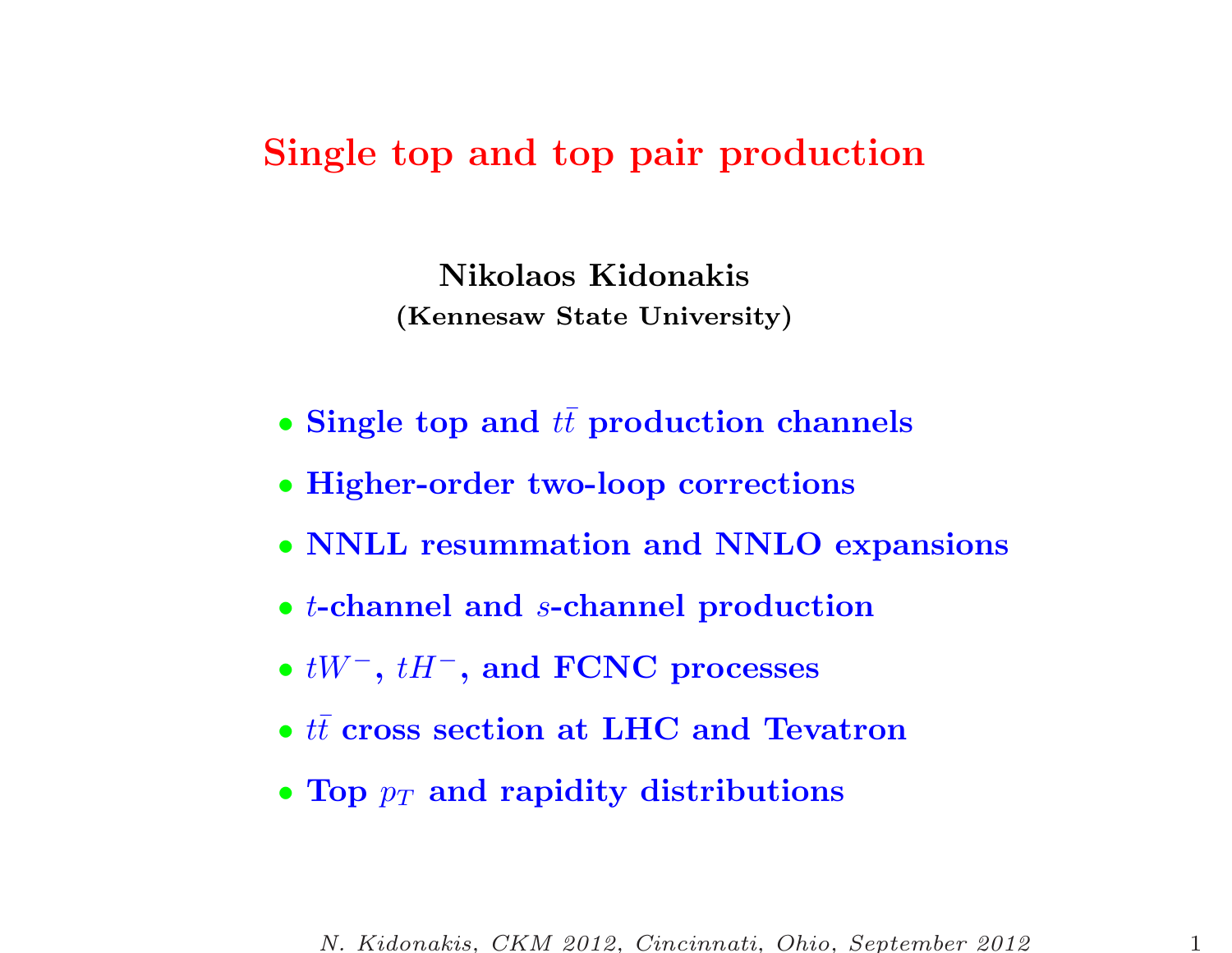### Top production partonic processes at LO



N. Kidonakis, CKM 2012, Cincinnati, Ohio, September 2012

t

W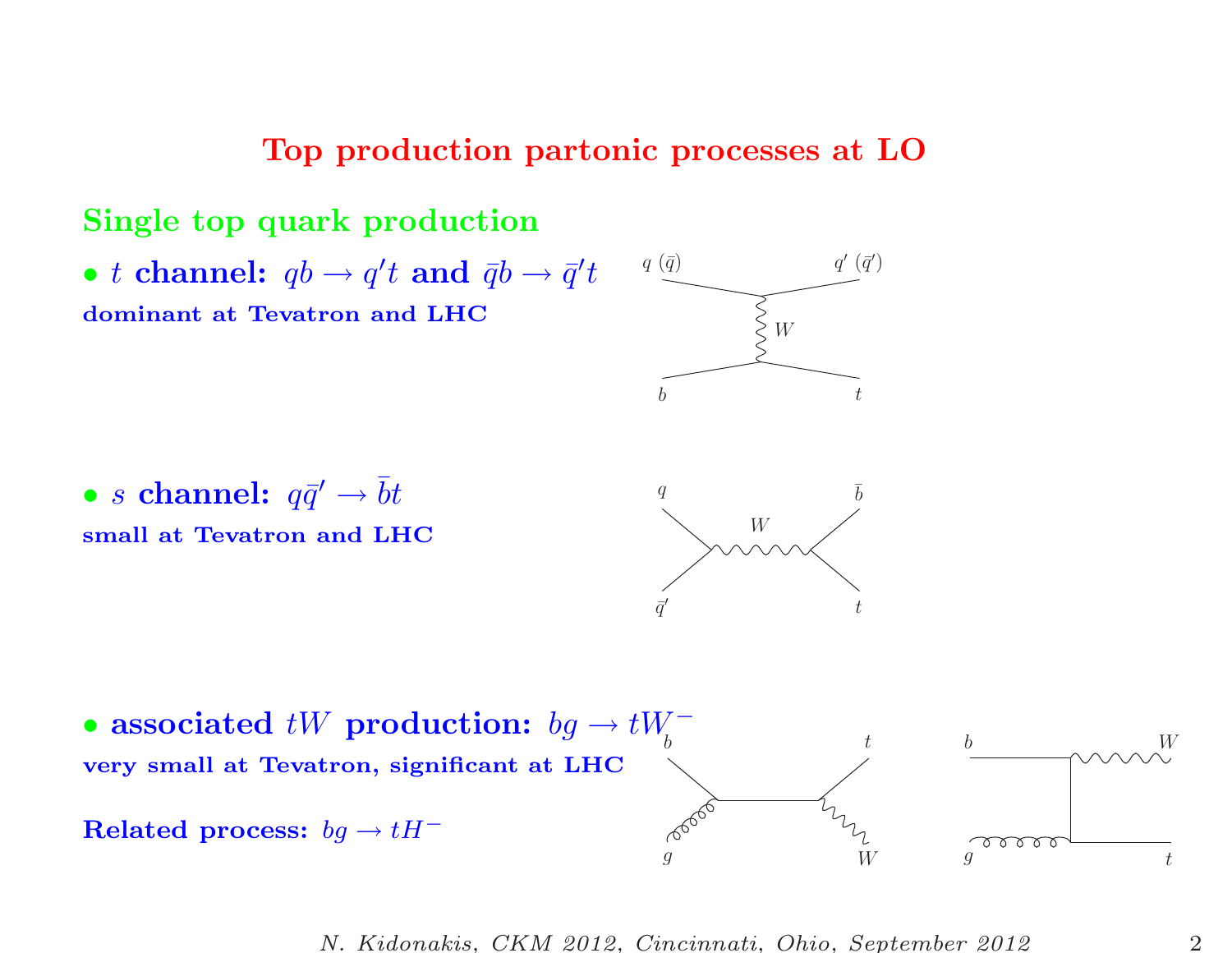## Top production partonic processes at LO

## Top-antitop pair production

•  $q\bar{q} \rightarrow t$ 

dominant at Tevatron



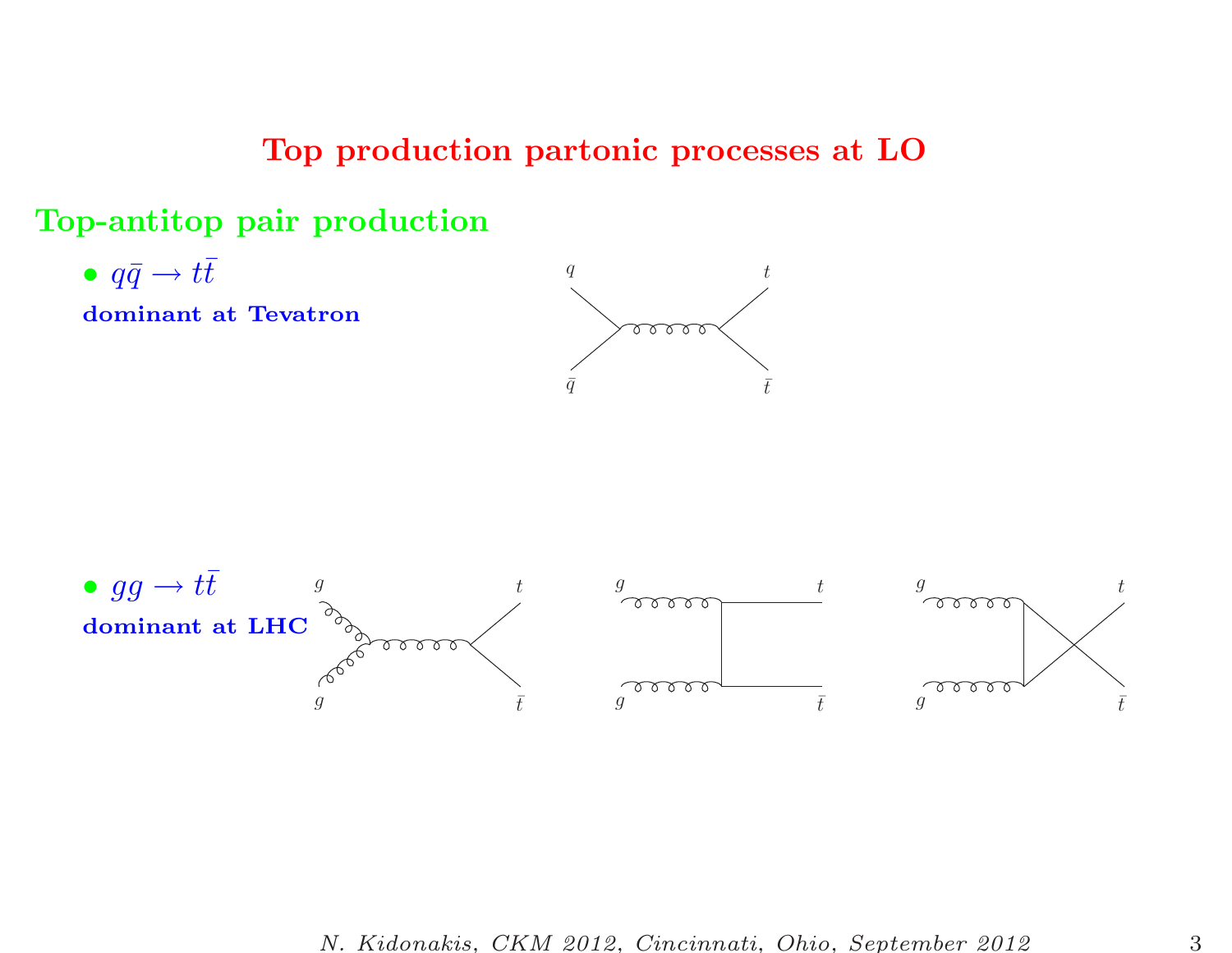### Higher-order corrections

QCD corrections significant for single top and top pair production Soft-gluon corrections from emission of soft (low-energy) <sup>g</sup>luons Soft corrections:  $\left[\frac{\ln^k(s_4/m^2)}{s_4}\right]_+$  with  $k \leq 2n-1$ ,  $s_4$  distance from threshold Soft-gluon corrections are dominant near threshold Resum these soft corrections - factorization and RGE Complete results at NNLL–two-loop soft anomalous dimension NK, PRD 82, 114030 (2010); PRD 84, 011504 (2011)  $(t\bar{t})$ NK, PRD81, <sup>054028</sup> (2010); PRD 82, <sup>054018</sup> (2010); PRD 83,091503 (2011) (single top)

## Approximate NNLO cross section from expansion of resummed cross section

This is the only calculation for partonic threshold at the double differential cross section level using the standard moment-space resummation in pQCD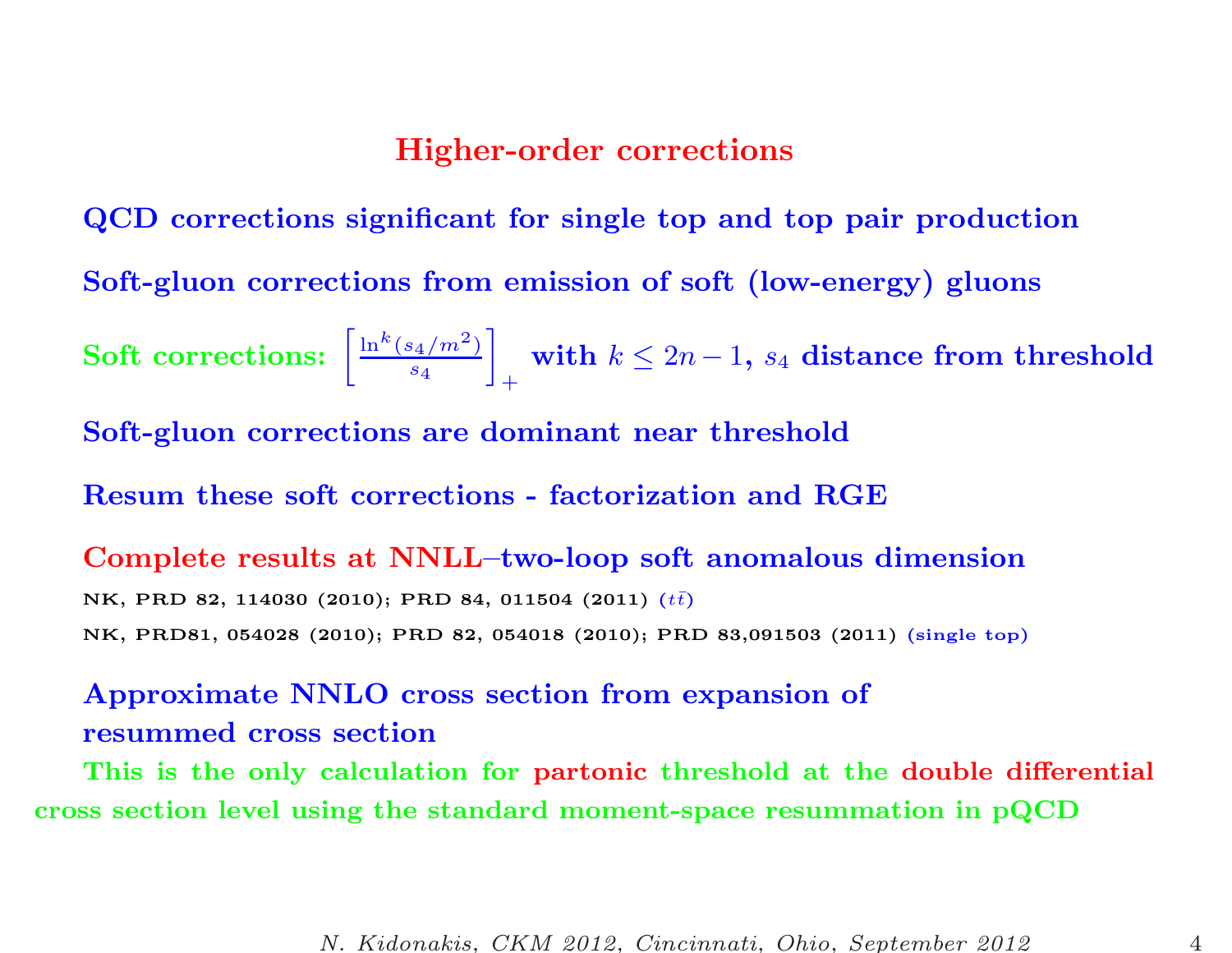## Threshold approximation

# Approximation works very well not only for Tevatron but also for LHC energies because partonic threshold is still important



only 1% difference between first-order approximate and exact corrections  $\rightarrow$  less than 1% difference between NLO approximate and exact cross sections Also true for differential distributions

For best prediction add NNLO approximate corrections to exact NLO cross section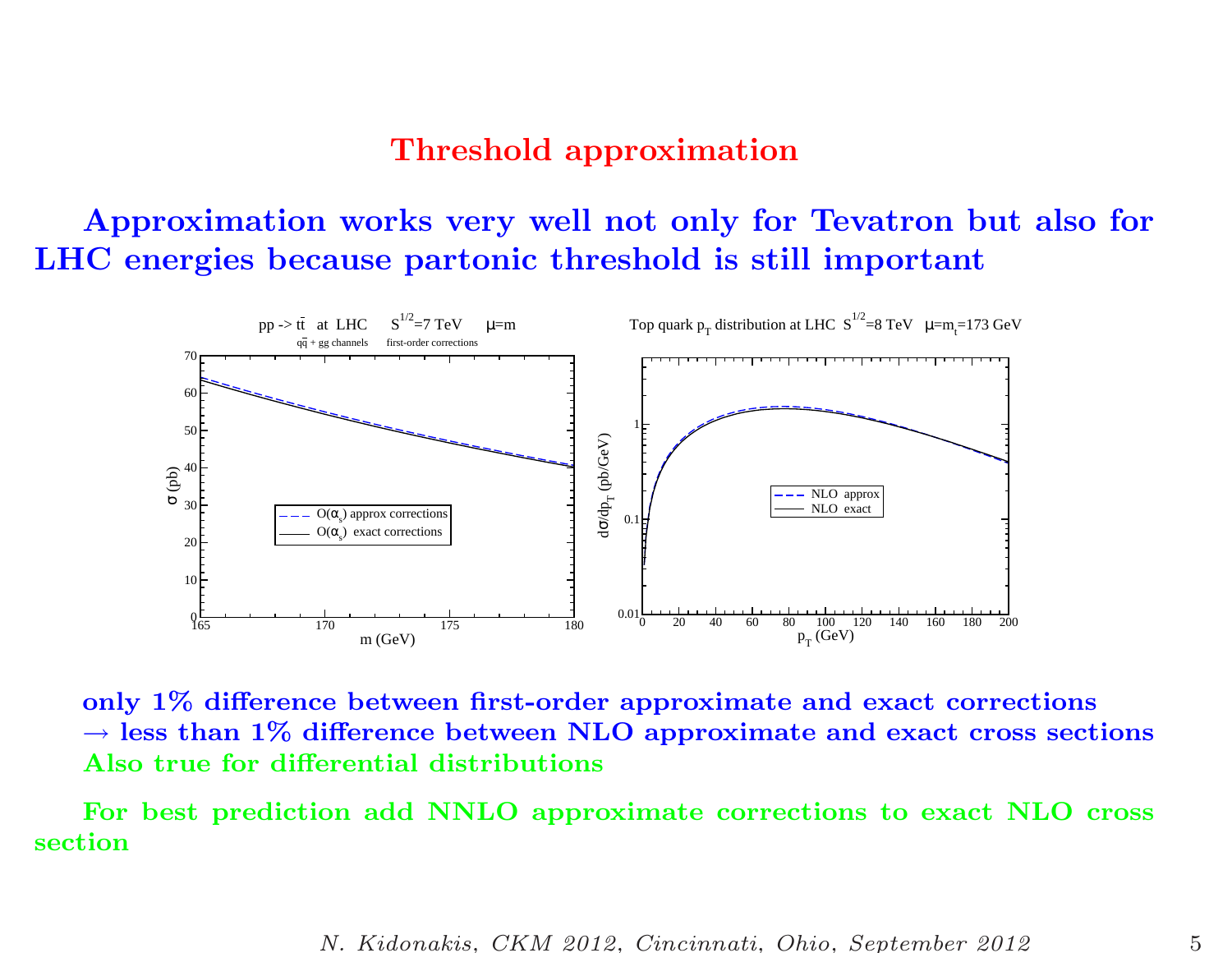### Factorization and Resummation

Resummation follows from factorization properties of the cross section - performed in moment space

 $\sigma = (\prod \psi) \ H_{IL} \ S_{LI} \ (\prod J) \hspace{1cm} H \colon \textbf{hard-scattering function}$ S: soft-gluon function

Use RGE to evolve soft-gluon function

$$
\left(\mu \frac{\partial}{\partial \mu} + \beta(g_s) \frac{\partial}{\partial g_s}\right) S_{LI} = -(\Gamma_S^{\dagger})_{LB} S_{BI} - S_{LA}(\Gamma_S)_{AI}
$$

 $\Gamma_S$  is the soft anomalous dimension - a matrix in color space and a function of kinematical invariants  $s,\,t,\,u$ 

Resummed cross section

$$
\hat{\sigma}^{res}(N) = \exp\left[\sum_{i} E_{i}(N_{i})\right] \exp\left[\sum_{j} E'_{j}(N')\right] \exp\left[\sum_{i=1,2} 2 \int_{\mu_{F}}^{\sqrt{s}} \frac{d\mu}{\mu} \gamma_{i/i} \left(\tilde{N}_{i}, \alpha_{s}(\mu)\right)\right]
$$

$$
\times \operatorname{tr}\left\{H(\alpha_{s}) \exp\left[\int_{\sqrt{s}}^{\sqrt{s}/\tilde{N}'} \frac{d\mu}{\mu} \Gamma_{S}^{\dagger}(\alpha_{s}(\mu))\right] S\left(\alpha_{s}\left(\frac{\sqrt{s}}{\tilde{N}'}\right)\right) \exp\left[\int_{\sqrt{s}}^{\sqrt{s}/\tilde{N}'} \frac{d\mu}{\mu} \Gamma_{S}(\alpha_{s}(\mu))\right]\right\}
$$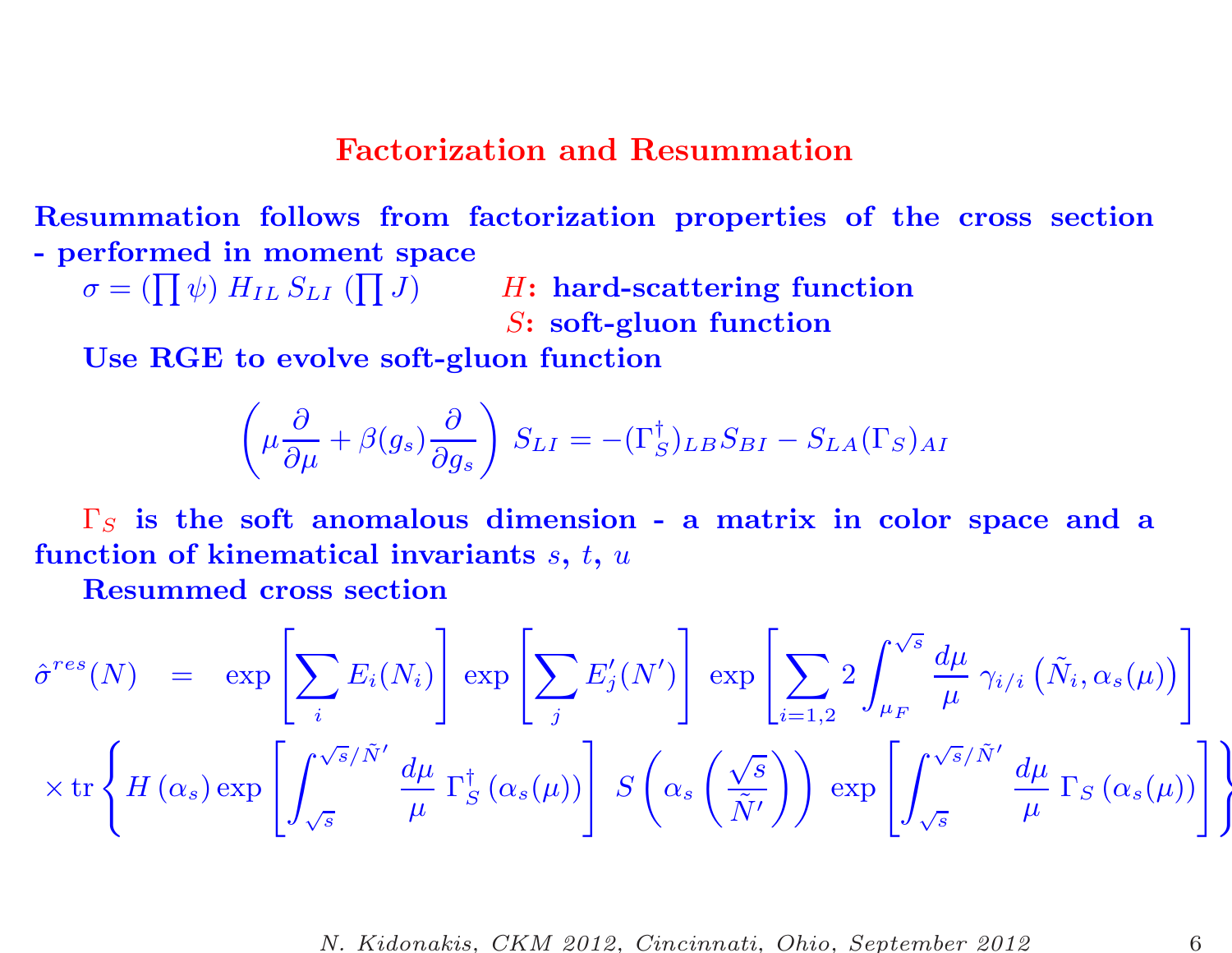collinear and soft radiation from incoming partons

$$
E_i(N_i) = \int_0^1 dz \frac{z^{N_i - 1} - 1}{1 - z} \left\{ \int_1^{(1 - z)^2} \frac{d\lambda}{\lambda} A_i (\alpha_s(\lambda s)) + D_i \left[ \alpha_s ((1 - z)^2 s) \right] \right\}
$$

purely collinear: replace  $\frac{z^{N-1}-1}{1-z}$  by  $-z^{N-1}$ 

factorization scale  $\mu_F$  dependence controlled by  $\gamma_{i/i} = -A_i \ln \tilde{N}_i + \gamma_i$ 

Noncollinear soft gluon emission controlled by the soft anomalous dimension  $\Gamma_S$ 

determine  $\Gamma_{\rm S}$  from coefficients of ultraviolet poles in dimensionally regularized eikonal diagrams

 $\Gamma_{S}$  is process-dependent; calculated at two loops

We are resumming  $\ln^k N$  - we can expand to fixed order and invert to get  $\ln^k(s_4/m_t^2)/s_4$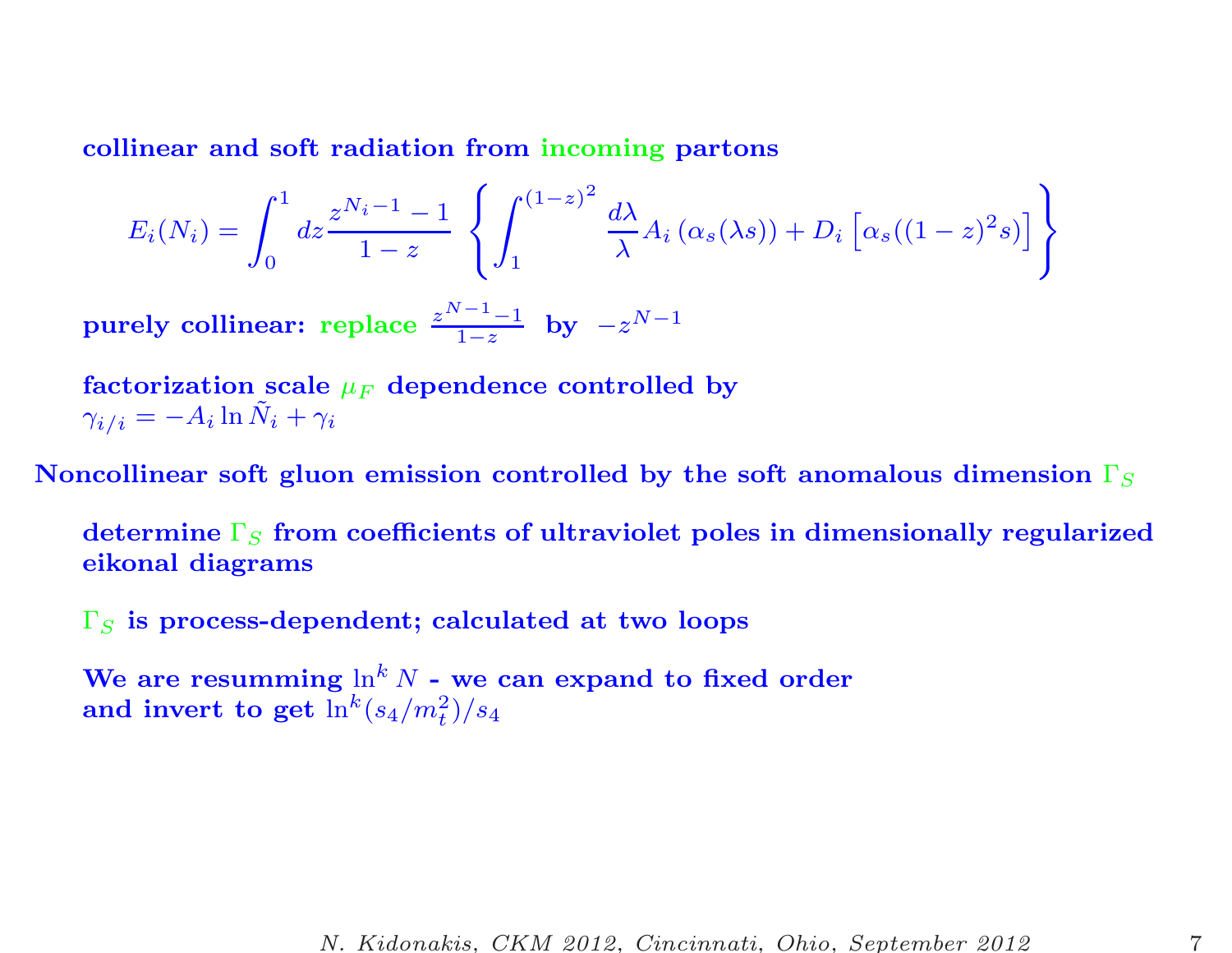### Eikonal approximation

Feynman rules for soft gluon emission simplify

$$
\bar{u}(p) \left(-ig_sT_F^c\right) \gamma^\mu \frac{i(p\!\!\!/ +k\!\!\!/ +m)}{(p+k)^2-m^2+i\epsilon} \to \bar{u}(p)\, g_sT_F^c\, \gamma^\mu \frac{p\!\!\!/ +m}{2p\cdot k+i\epsilon} = \bar{u}(p)\, g_sT_F^c\, \frac{v^\mu}{v\cdot k+i\epsilon}
$$

Perform calculations in momentum space and Feynman gauge

Complete two-loop results for

- soft (cusp) anomalous dimension for  $e^+e^- \rightarrow t\bar{t}$
- $t\bar{t}$  hadroproduction
- t-channel single top production
- <sup>s</sup>-channel single top production
- bg  $\rightarrow tW^-$  and bg  $\rightarrow tH^-$
- direct photon production
- W and Z production at large  $p_T$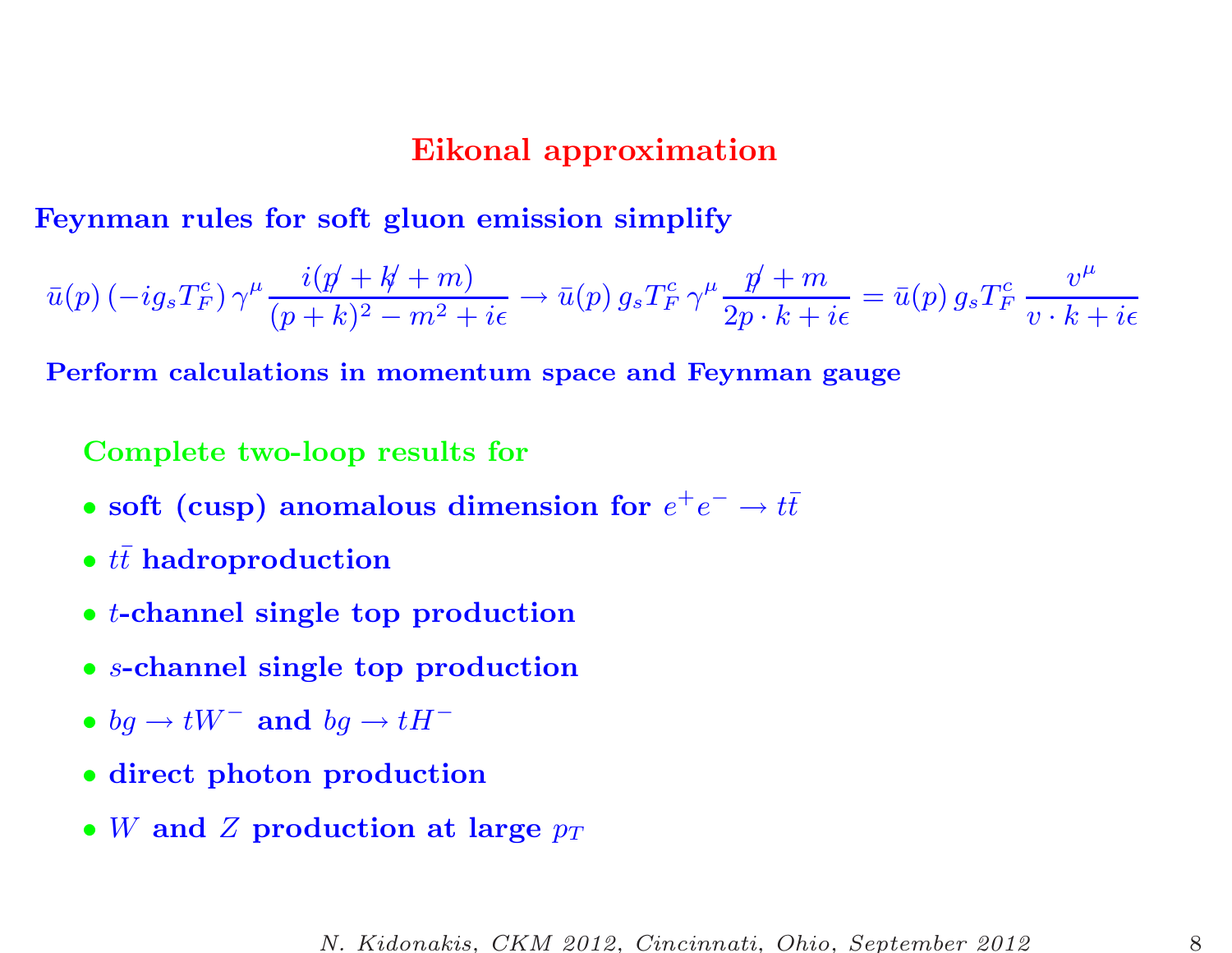### Typical two-loop eikonal diagrams



N. Kidonakis, CKM 2012, Cincinnati, Ohio, September 2012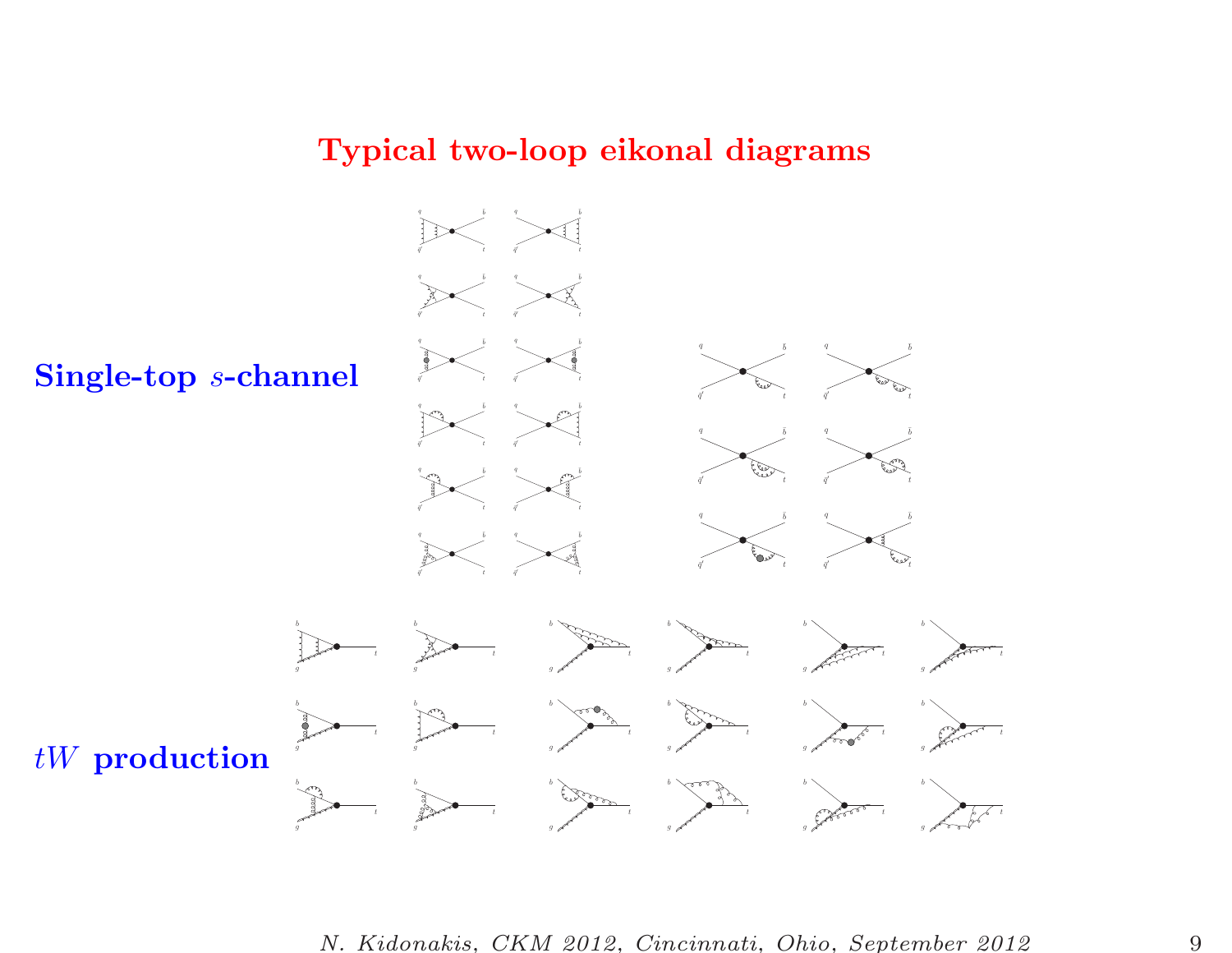## NNLO approximate cross sections

NLO expansion

$$
\textbf{Define }\mathcal{D}_k(s_4)\equiv\left[\tfrac{\ln^k(s_4/M^2)}{s_4}\right]_+
$$

$$
\hat{\sigma}^{(1)} = \sigma^B \frac{\alpha_s(\mu_R)}{\pi} \left\{ c_3 \, \mathcal{D}_1(s_4) + c_2 \, \mathcal{D}_0(s_4) + c_1 \, \delta(s_4) \right\} + \frac{\alpha_s^{d_{\alpha_s}+1}(\mu_R^2)}{\pi} \left[ A^c \, \mathcal{D}_0(s_4) + T_1^c \, \delta(s_4) \right]
$$

where 
$$
c_3 = \sum_i 2 A_i^{(1)} - \sum_j A_j^{(1)}
$$
 and  $c_2 = c_2^{\mu} + T_2$ , with  $c_2^{\mu} = -\sum_i A_i^{(1)} \ln \left( \frac{\mu_F^2}{M^2} \right)$   
and

$$
T_2 = \sum_{i} \left[ -2 A_i^{(1)} \ln \left( \frac{-t_i}{M^2} \right) + D_i^{(1)} - A_i^{(1)} \ln \left( \frac{M^2}{s} \right) \right] + \sum_{j} \left[ B_j^{(1)} + D_j^{(1)} - A_j^{(1)} \ln \left( \frac{M^2}{s} \right) \right]
$$

Also  $A^c = \text{tr}$  $\left($  $H^{(0)}\Gamma^{(1)\;\dagger}_{\scriptscriptstyle{\rm C}}$  $S^{(1)\;\dagger}S^{(0)}+H^{(0)}S^{(0)}\Gamma_S^{(1)}$  $\left.\rule{0pt}{12pt}\right)$  $c_1 = c_1^{\mu}$  $\frac{\mu}{1} + T_1, \text{ with}$ 

$$
c_1^{\mu} = \sum_i \left[ A_i^{(1)} \ln \left( \frac{-t_i}{M^2} \right) - \gamma_i^{(1)} \right] \ln \left( \frac{\mu_F^2}{M^2} \right) + d_{\alpha_s} \frac{\beta_0}{4} \ln \left( \frac{\mu_R^2}{M^2} \right)
$$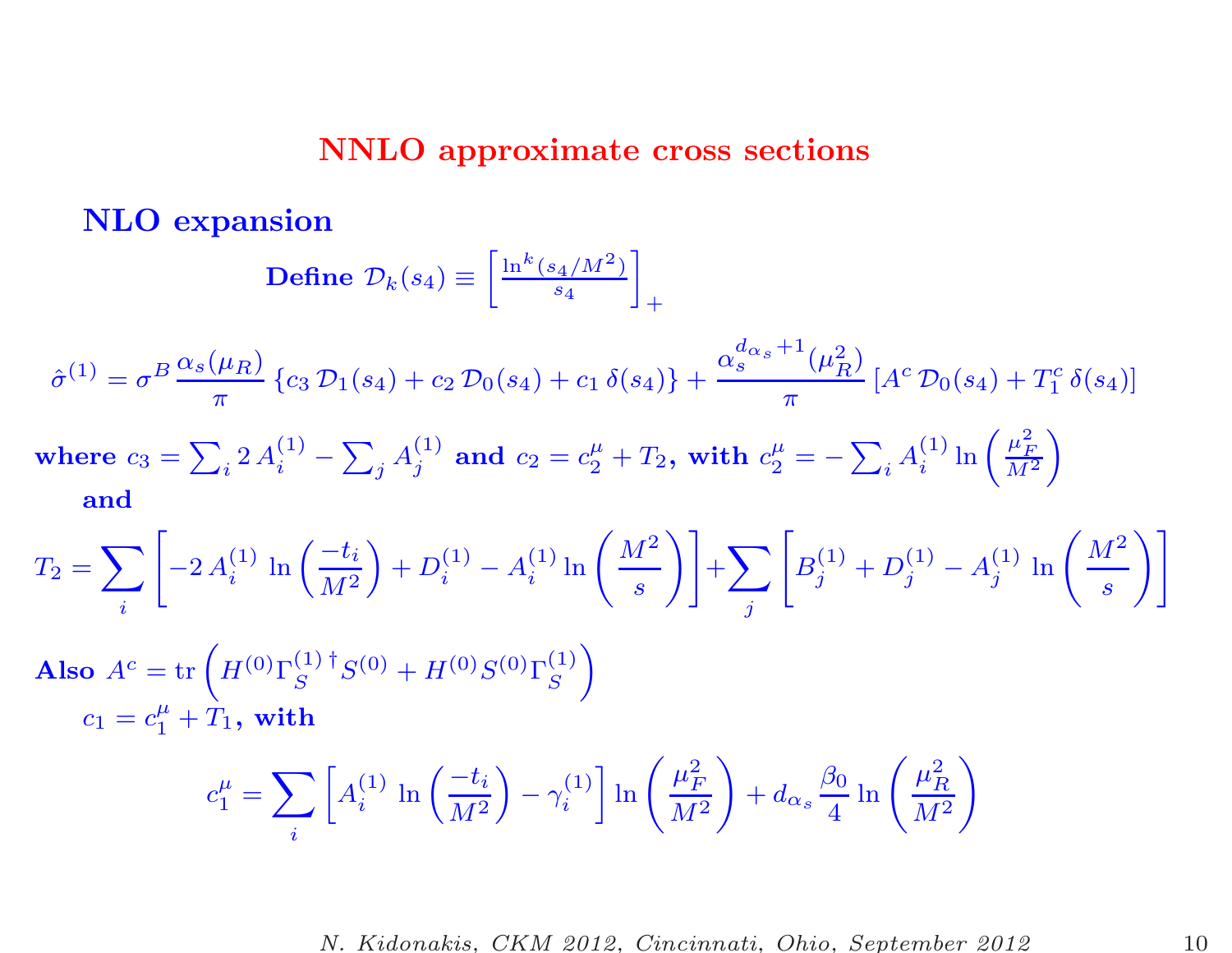NNLO expansion

$$
\hat{\sigma}^{(2)} = \sigma^B \frac{\alpha_s^2(\mu_R)}{\pi^2} \left\{ \frac{1}{2} c_3^2 \mathcal{D}_3(s_4) + \left[ \frac{3}{2} c_3 c_2 - \frac{\beta_0}{4} c_3 + \sum_j \frac{\beta_0}{8} A_j^{(1)} \right] \mathcal{D}_2(s_4) \right.\n+ \left[ c_3 c_1 + c_2^2 - c_2 c_3^2 - \frac{\beta_0}{2} T_2 + \frac{\beta_0}{4} c_3 \ln \left( \frac{\mu_R^2}{M^2} \right) + \sum_i 2 A_i^{(2)} - \sum_j A_j^{(2)} + \sum_j \frac{\beta_0}{4} B_j^{(1)} \right] \mathcal{D}_1(s_4) \n+ \left[ c_2 c_1 - c_2 c_3 c_2 + c_3 c_3^2 + \frac{\beta_0}{4} c_2 \ln \left( \frac{\mu_R^2}{s} \right) - \sum_i \frac{\beta_0}{2} A_i^{(1)} \ln^2 \left( \frac{-t_i}{M^2} \right) \right.\n+ \sum_i \left[ \left( -2 A_i^{(2)} + \frac{\beta_0}{2} D_i^{(1)} \right) \ln \left( \frac{-t_i}{M^2} \right) + D_i^{(2)} + \frac{\beta_0}{8} A_i^{(1)} \ln^2 \left( \frac{\mu_R^2}{s} \right) - A_i^{(2)} \ln \left( \frac{\mu_R^2}{s} \right) \right] \n+ \sum_j \left[ B_j^{(2)} + D_j^{(2)} - \left( A_j^{(2)} + \frac{\beta_0}{4} (B_j^{(1)} + 2 D_j^{(1)}) \right) \ln \left( \frac{M^2}{s} \right) + \frac{3\beta_0}{8} A_j^{(1)} \ln^2 \left( \frac{M^2}{s} \right) \right] \mathcal{D}_0(s_4) \right\} \n+ \frac{\alpha_s^d \alpha_s + 2}{\pi^2} \left\{ \frac{3}{2} c_3 A^c \mathcal{D}_2(s_4) + \left[ \left( 2c_2 - \frac{\beta_0}{2} \right) A^c + c_3 T_1^c + F^c \right] \mathcal{D}_1(s_4) \n+ \left[ \left( c_1 - c_2 c_3 + \frac{\beta_0}{4}
$$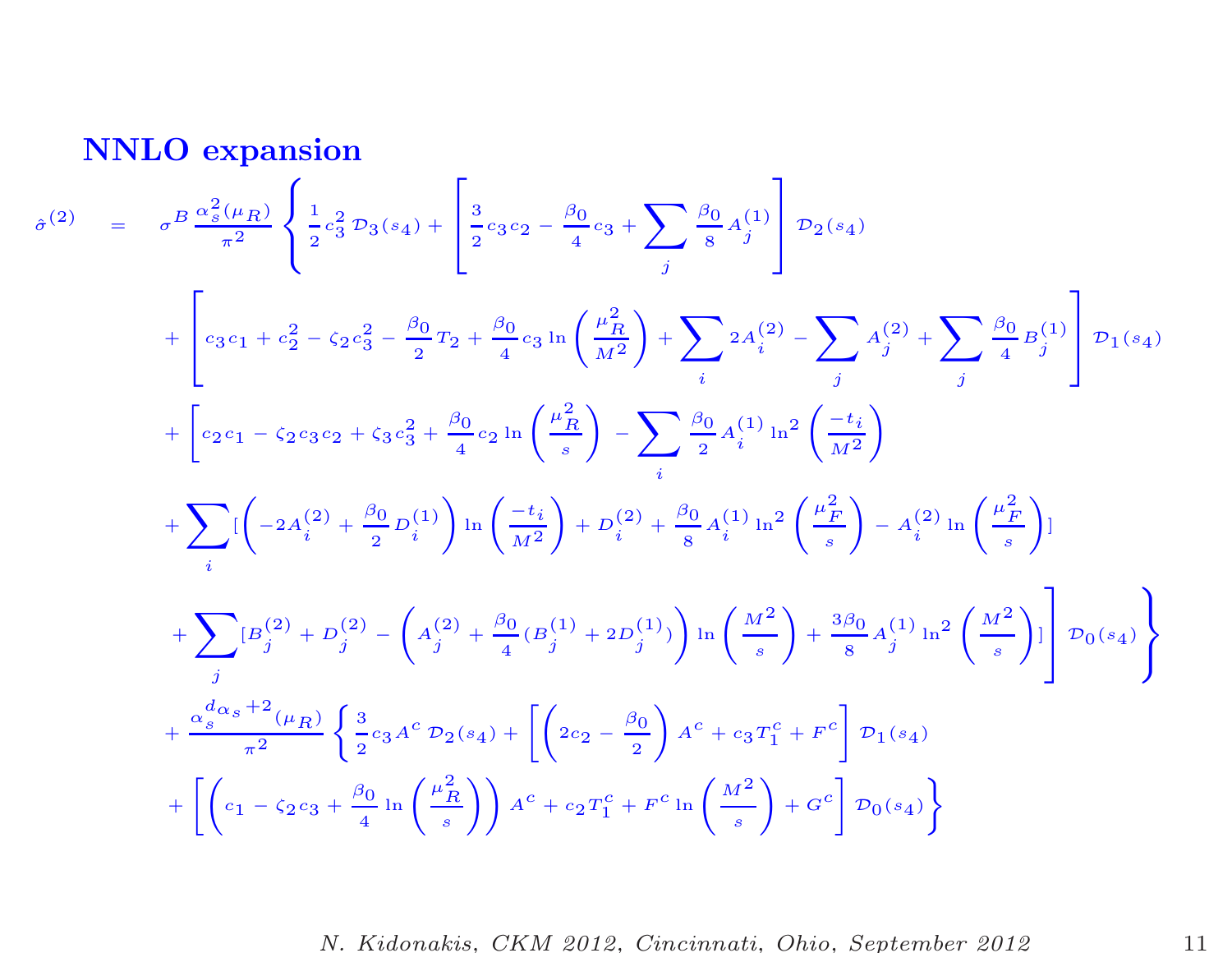where

$$
F^{c} = \text{tr}\left[ H^{(0)} \left( \Gamma_S^{(1) \, \dagger} \right)^2 S^{(0)} + H^{(0)} S^{(0)} \left( \Gamma_S^{(1)} \right)^2 + 2 H^{(0)} \Gamma_S^{(1) \, \dagger} S^{(0)} \Gamma_S^{(1)} \right]
$$

$$
G^{c} = \text{tr}\left[H^{(1)}\Gamma_{S}^{(1) \dagger}S^{(0)} + H^{(1)}S^{(0)}\Gamma_{S}^{(1)} + H^{(0)}\Gamma_{S}^{(1) \dagger}S^{(1)} + H^{(0)}S^{(1)}\Gamma_{S}^{(1)}\right]
$$

$$
+ H^{(0)}\Gamma_{S}^{(2) \dagger}S^{(0)} + H^{(0)}S^{(0)}\Gamma_{S}^{(2)}\right]
$$

and  $c_3$ ,  $c_2$ ,  $c_1$ , etc are from the NLO expansion

Two-loop universal quantities  $A^{(2)}$ ,  $B^{(2)}$ ,  $D^{(2)}$  known

Two-loop process-dependent  $\Gamma_S^{(2)}$  recently calculated for several processes

Additional purely collinear corrections of the form  $(\ln^k N)/N$  provide very small contributions and do not improve the threshold approximation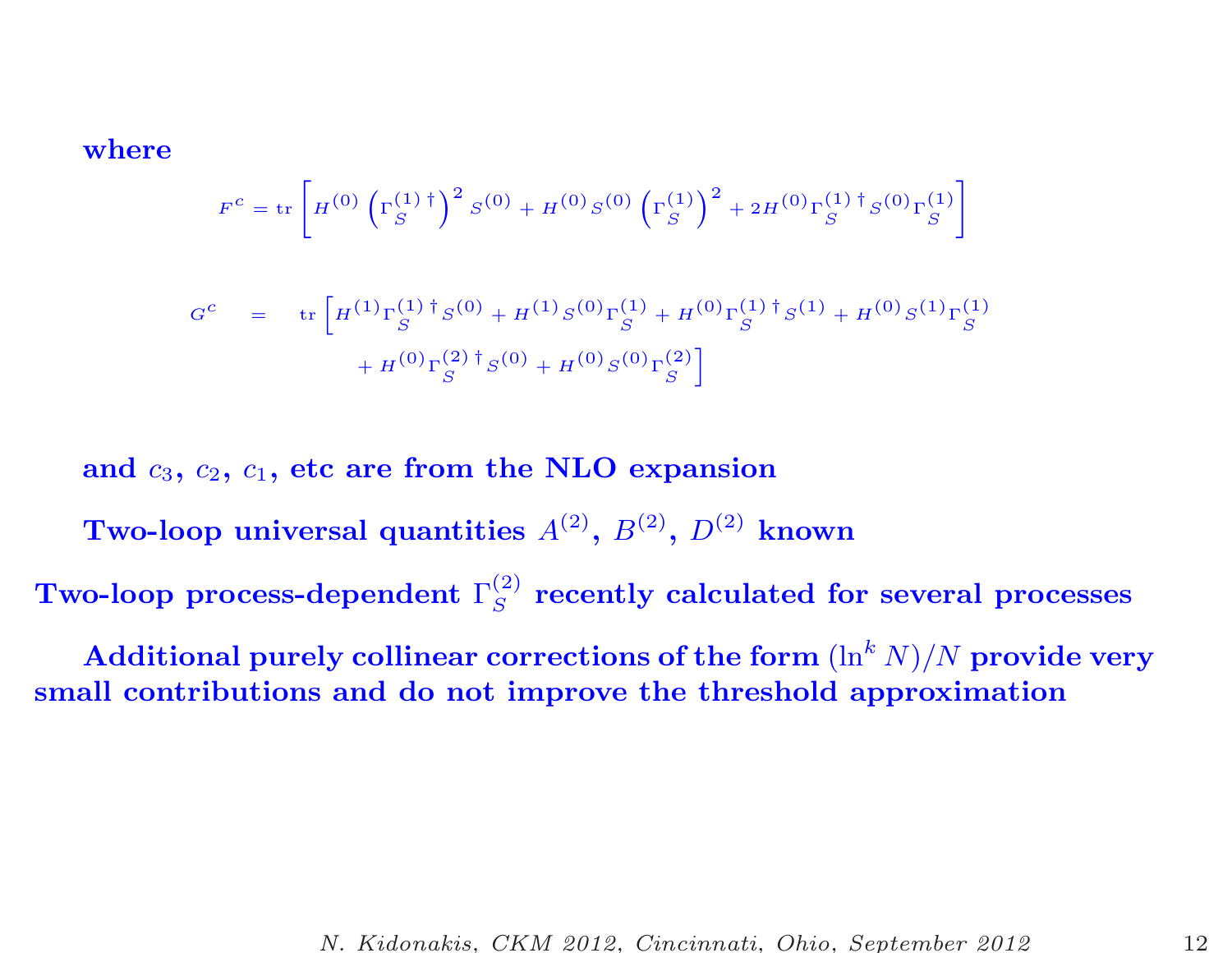### Single top <sup>t</sup>-channel cross sections at LHC



 $\pm$  scale  $\pm$  pdf errors with MSTW2008 NNLO pdf 90% CL ratio  $\sigma(t)/\sigma(\bar{t}) = 1.88^{+0.11}_{-0.09}$  at 7 TeV - compares well with ATLAS result  $1.81^{+0.23}_{-0.22}$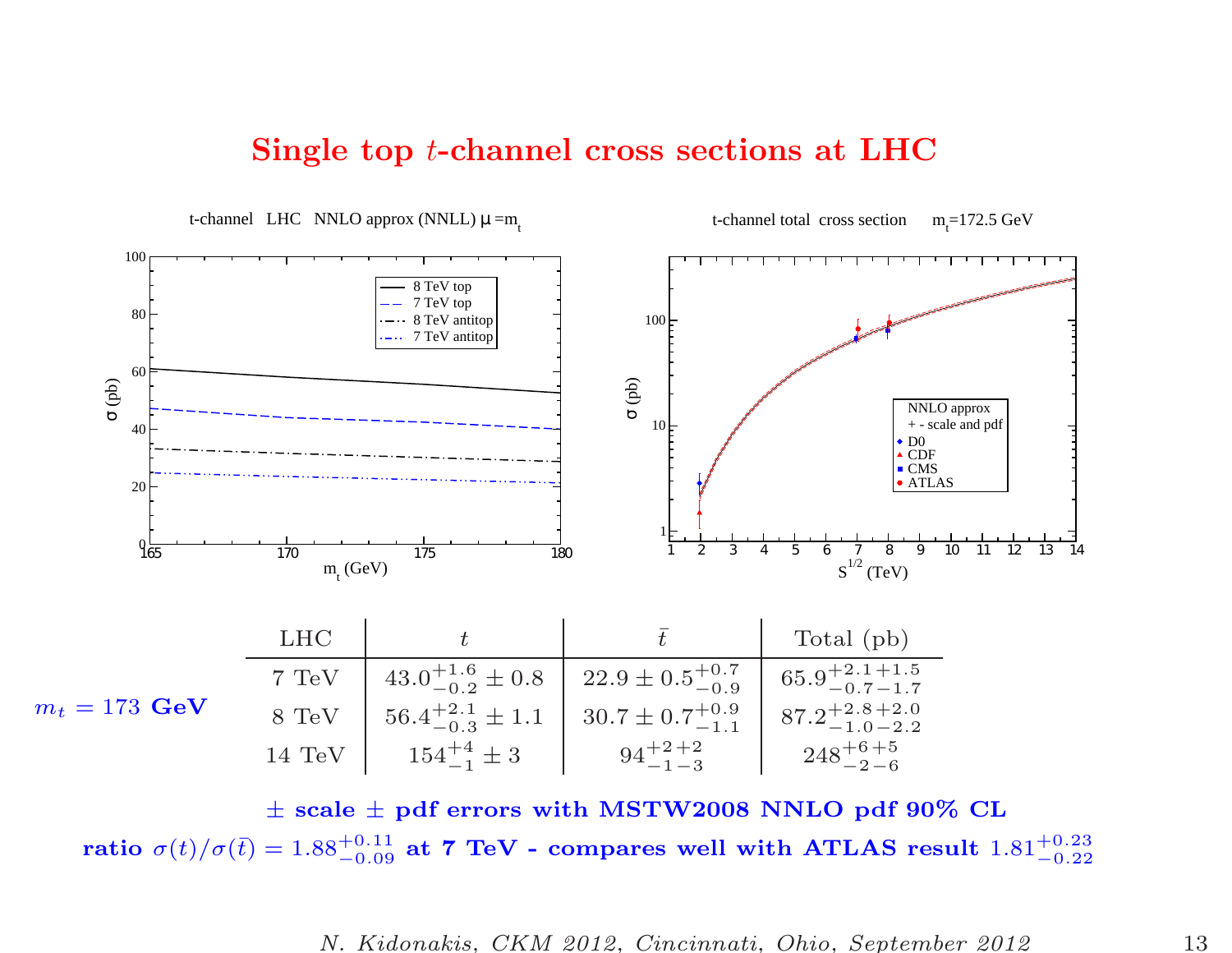

## t-channel top and antitop  $p_T$  distributions at LHC

N. Kidonakis, CKM 2012, Cincinnati, Ohio, September 2012 14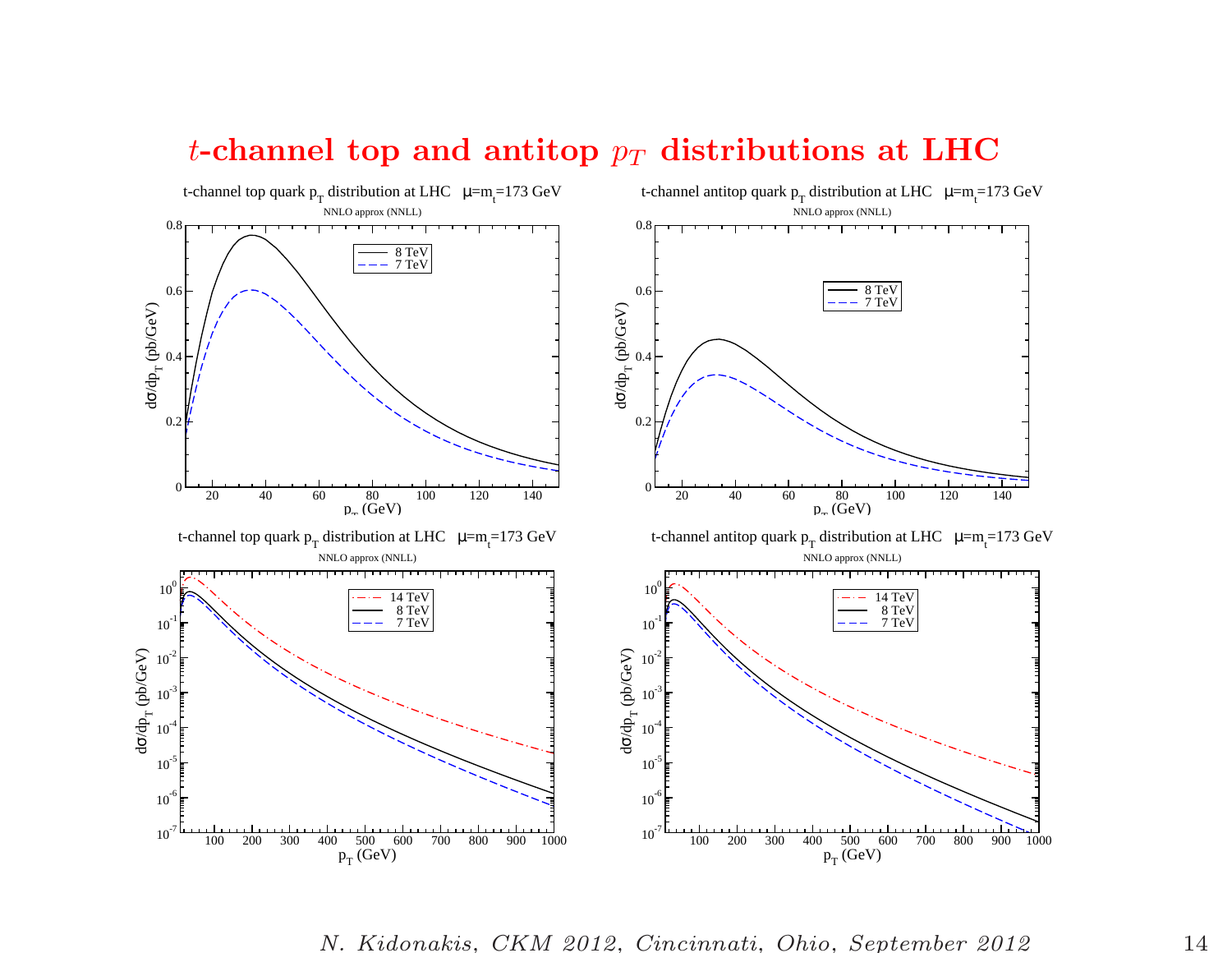### Single top <sup>s</sup>-channel cross sections at LHC



NNLO approx: enhancement over NLO (same pdf) is  $\sim 10\%$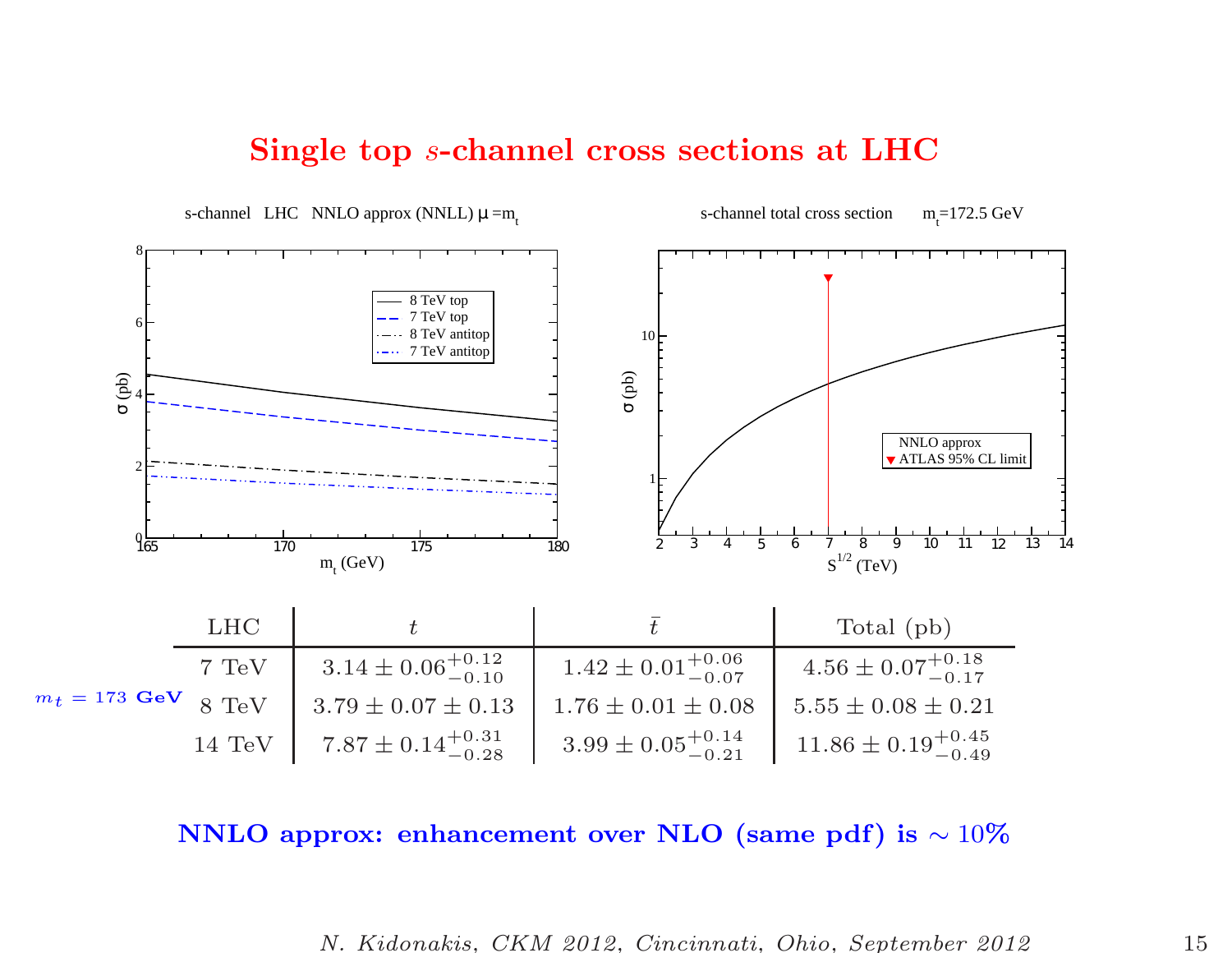### t- and <sup>s</sup>-channel single top production at Tevatron

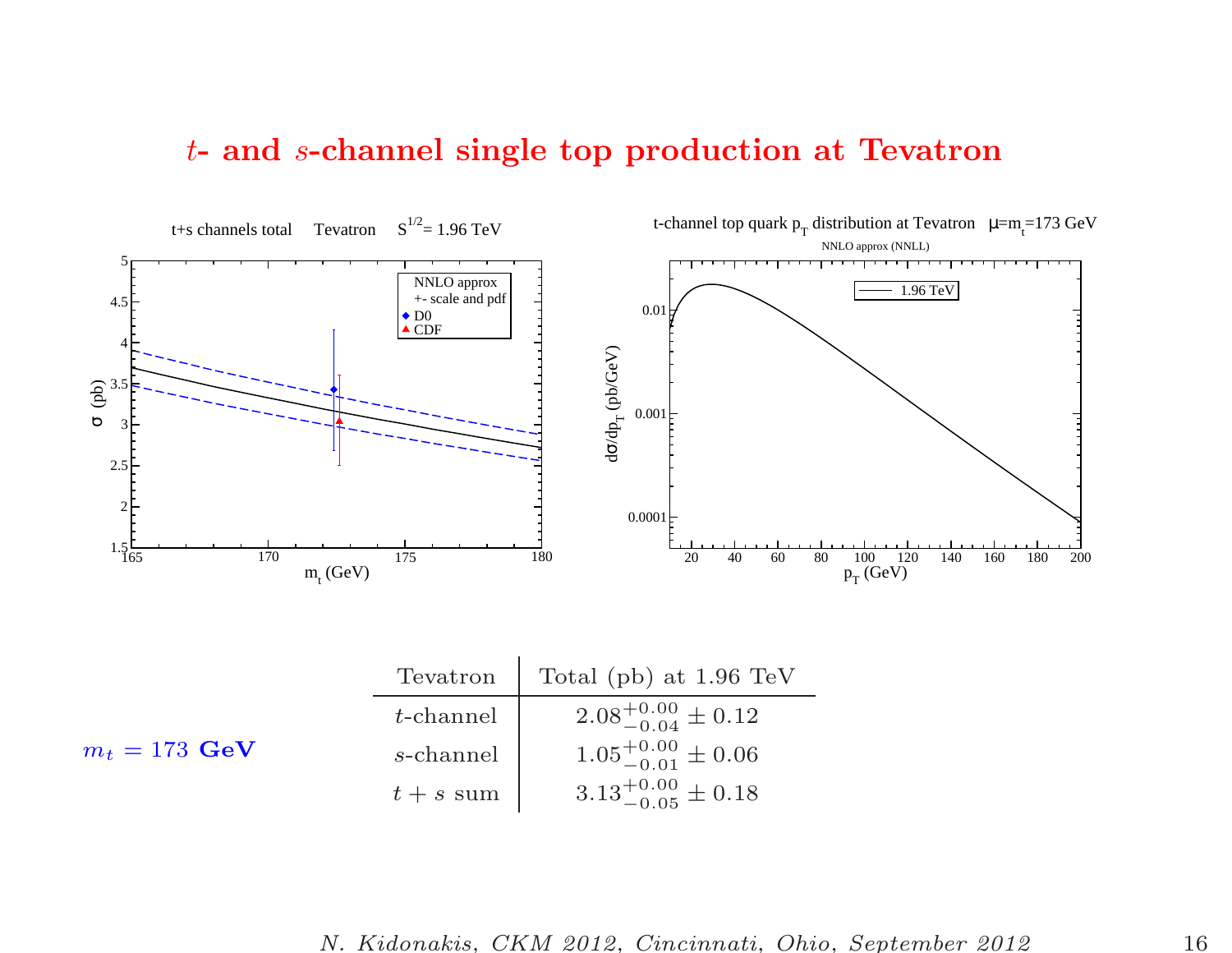

## Associated  $tW^-$  production at the LHC

NNLO approx corrections increase NLO cross section by  $\sim 8\%$ 

Cross section for  $\bar{t}W^+$  production is identical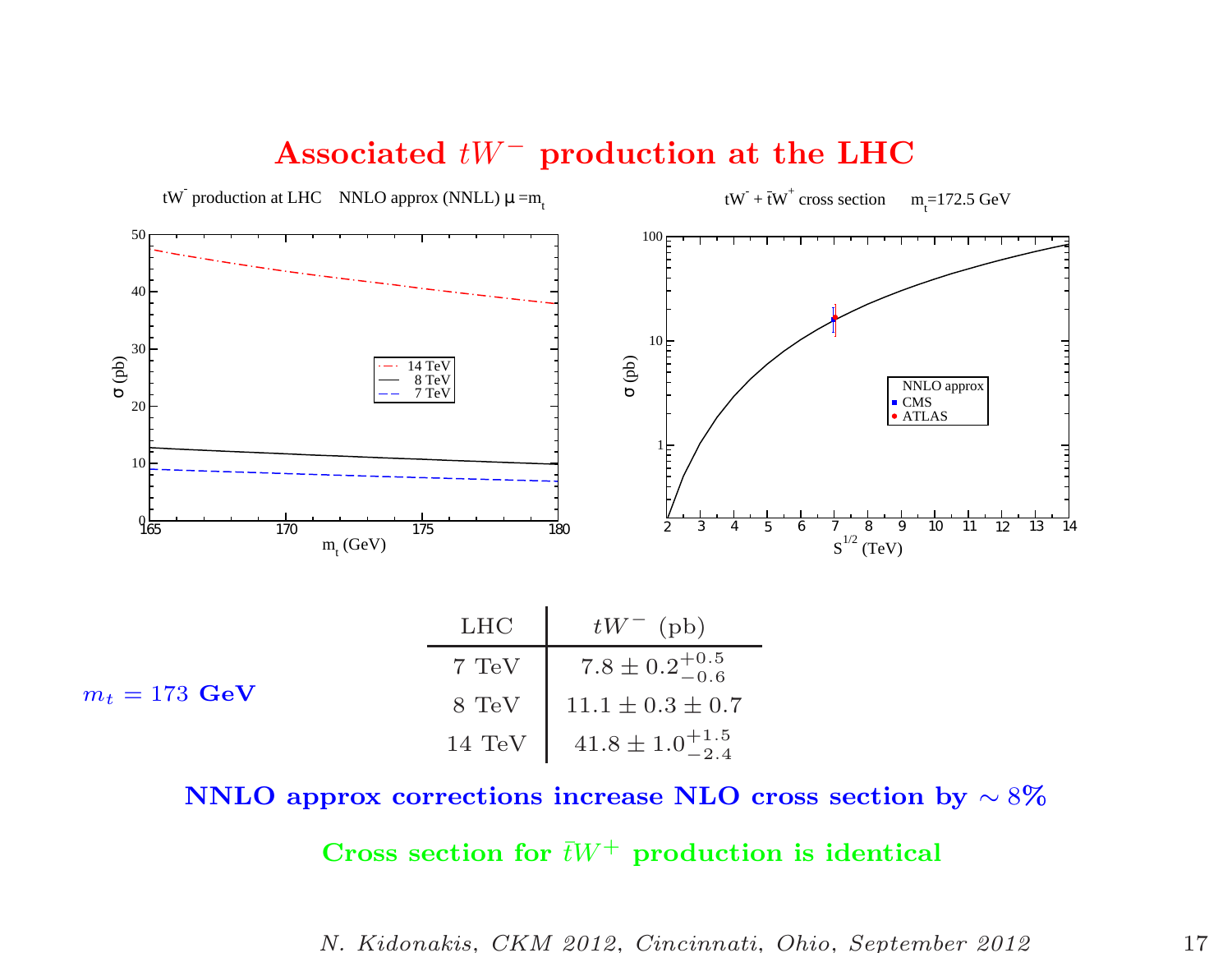## Associated production of <sup>a</sup> top quark with <sup>a</sup> charged Higgs



bg-> tH<sup> $\cdot$ </sup> at LHC NNLO approx (NNLL) tan $\beta$ =30  $\mu$ =m<sub>H</sub>

### $\mathbf{NNLO}$  approx corrections increase  $\mathbf{NLO}$  cross section by  $\sim 15$  to  $\sim 20\%$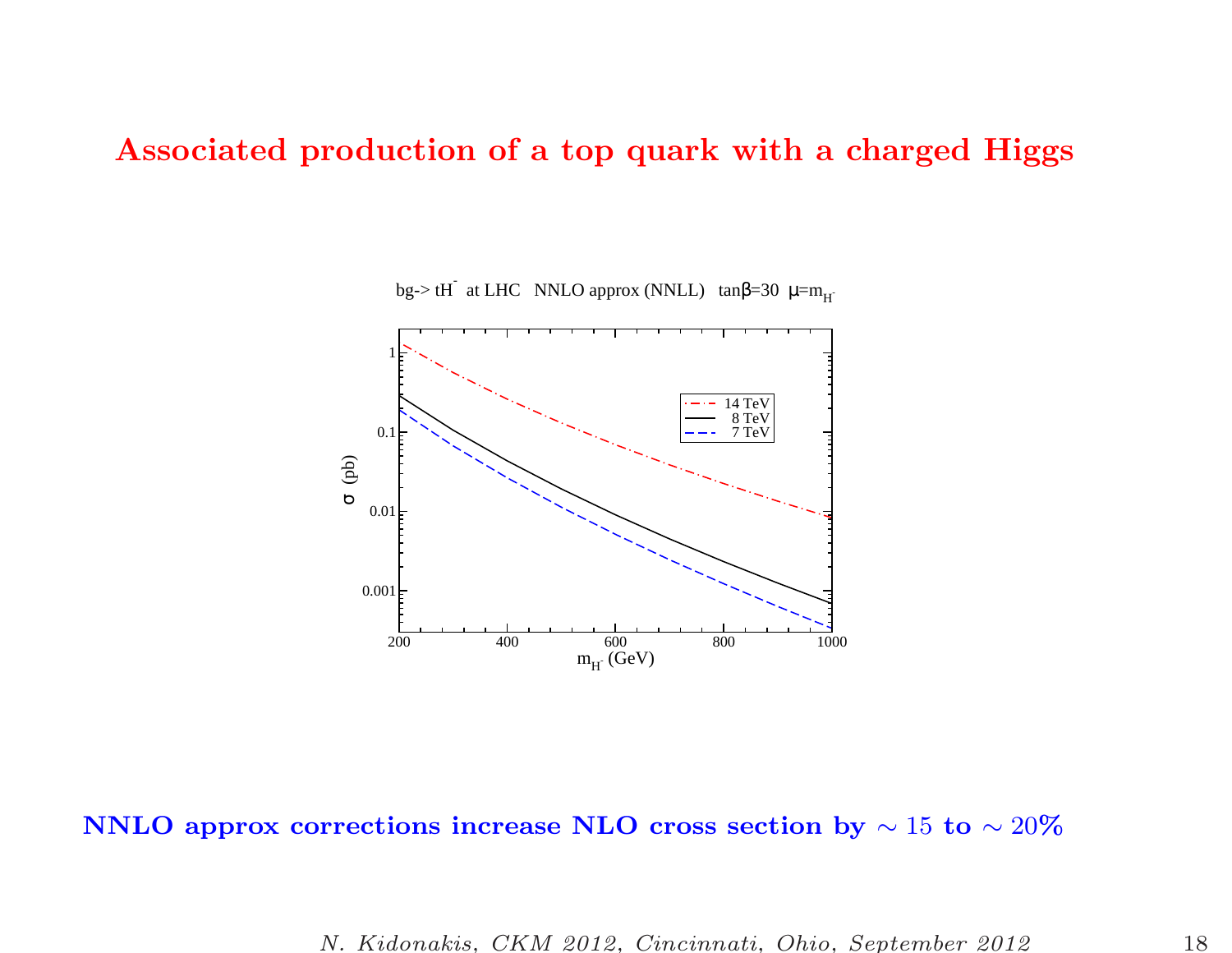### FCNC processes

Single-top production via flavor-changing neutral currents Anomalous couplings in Lagrangian, e.g.

$$
\Delta \mathcal{L}^{eff} = \frac{1}{\Lambda} \kappa_{tqV} e \bar{t} \,\sigma_{\mu\nu} q F_V^{\mu\nu} + h.c.
$$



decrease of scale dependence, significant corrections over Born at Tevatron and HERA (e.g. 15 to 20% for  $eu \rightarrow et$  at HERA)

Future studies for LHC energies and other couplings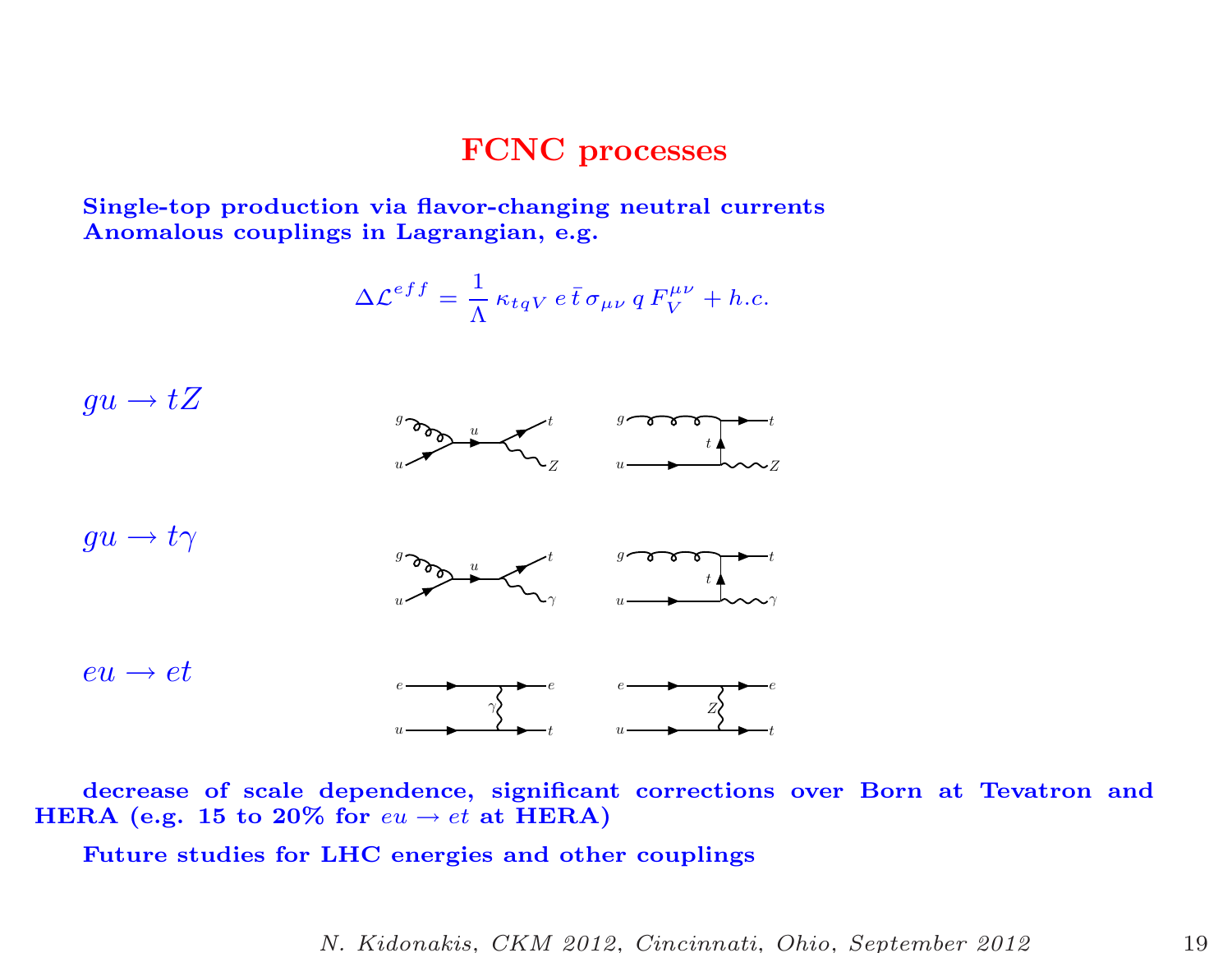### $t\bar{t}$  cross section at the LHC

165 170 175 180 m (GeV)  $100 - 65$ 120 140  $\widehat{\mathcal{L}}_{\mathsf{D}}$  160 180 200 220 NNLO approx +- scale and pdf ■ CMS ATLAS pp -> tt at LHC  $S^{1/2} = 7$  TeV 165 170 175 180 m (GeV)  $160\frac{1}{65}$ 180 200 220 240  $\frac{2}{6}$   $\frac{260}{240}$ 280 300 320 340 NNLO approx +- scale and pdf ■ CMS pp -> tt at LHC  $S^{1/2} = 8$  TeV  $\sigma_{t\bar{t}}^{\mathrm{NNLO}approx}(m_t = 173\,\mathrm{GeV},\,7\,\mathrm{TeV})$  =  $163^{+7}_{-5} \pm 9$  pb  $\sigma_{t\bar{t}}^{\text{NNLOapprox}}(m_t = 173 \,\text{GeV}, 8 \,\text{TeV})$  =  $234^{+10}_{-7} \pm 12 \,\text{pb}$  $\sigma_{t\bar{t}}^{\text{NNLOapprox}}(m_t = 173 \,\text{GeV}, 14 \,\text{TeV}) = 920^{+50 + 33}_{-39 - 35} \text{pb}$ 

### NNLO approx: enhancement over NLO (same pdf) is 7.6% at 7 TeV; 7.8% at <sup>8</sup> TeV; 8.0% at <sup>14</sup> TeV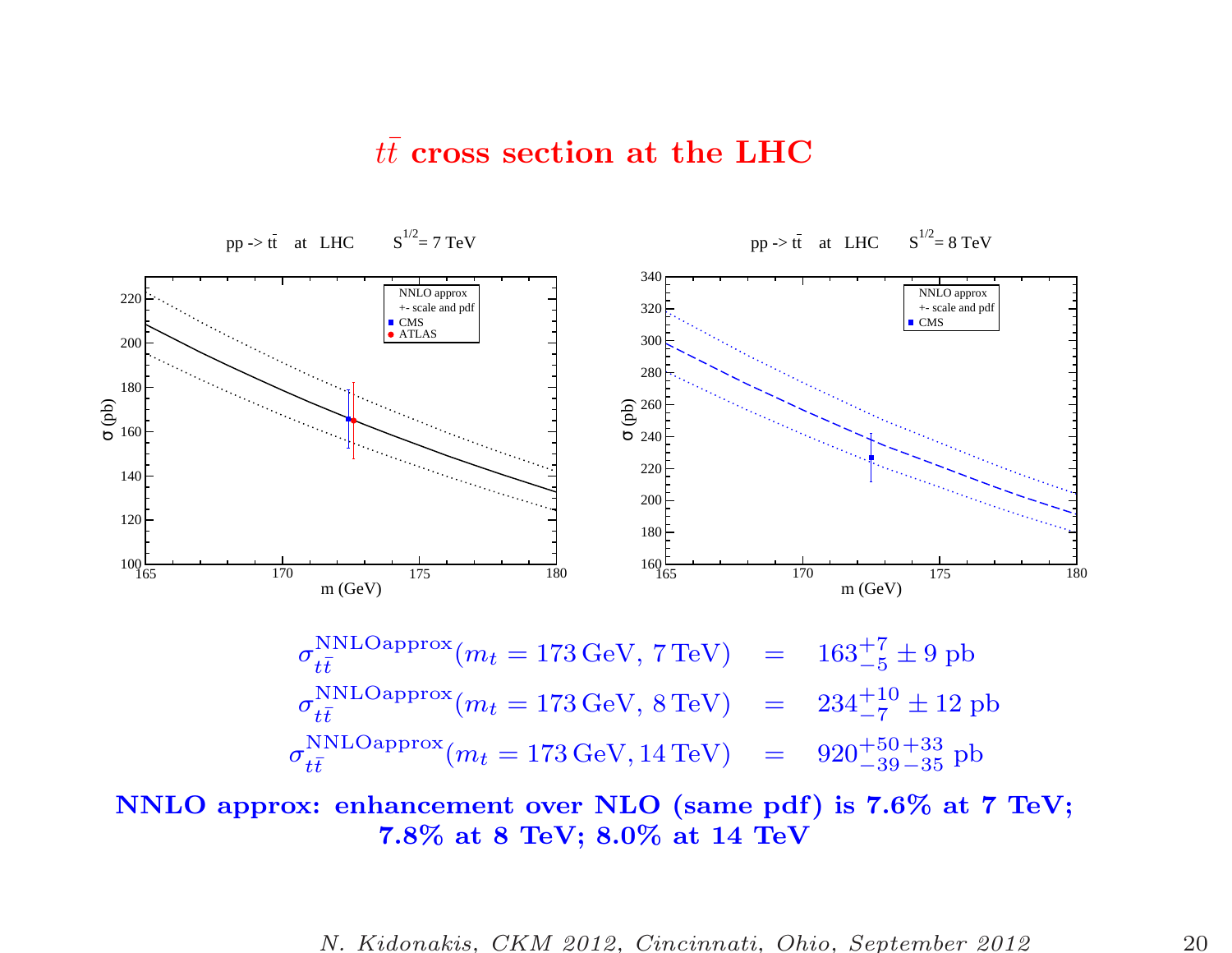## $t\bar{t}$  cross section at the Tevatron



$$
\sigma_{t\bar{t}}^{\text{NNLOapprox}}(m_t = 173 \,\text{GeV}, 1.96 \,\text{TeV}) = 7.08^{+(0.20)+0.36}_{-0.24} \,\text{pb}
$$
\nscale.pdf

NNLO approx: 7.8% enhancement over NLO scale dependence greatly reduced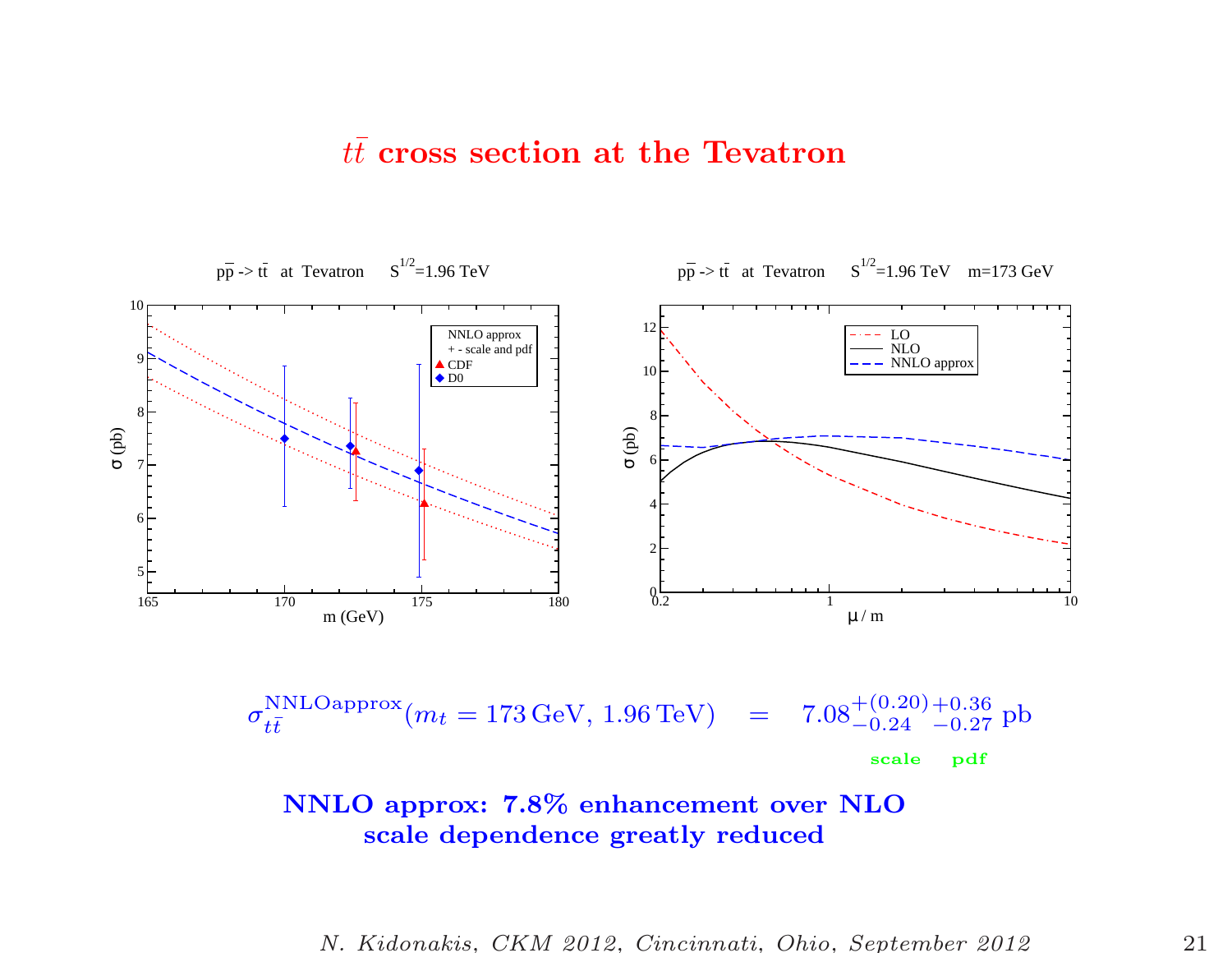Differences between various resummation/NNLO approx approaches NNLL resummed versus NNLO approx from NNLL resummation Mellin-moment space vs SCET Total vs differential cross section

| Name                            | ' Observable                   | Soft limit                                |
|---------------------------------|--------------------------------|-------------------------------------------|
| single-particle-inclusive (1PI) | $d\sigma/dp_Tdy$               | $s_4 = s + t_1 + u_1 \to 0$               |
| pair-invariant-mass (PIM)       | $d\sigma/dM_{t\bar{t}}d\theta$ | $(1-z) = 1 - M_{\tilde{t}t}^2/s \to 0$    |
| production threshold            |                                | $\beta = \sqrt{1-4m_t^2/s} \rightarrow 0$ |

For differential calculations, further differences arise from how the relation  $s + t_1 + u_1 = 0$  is used in the plus-distribution coefficients, how subleading terms are treated, damping factors, etc.

see N. Kidonakis and B.D. Pecjak, Eur. Phys. <sup>J</sup> C 72, <sup>2084</sup> (2012) for details and review

All results presented here are NNLO approx from Mellin-space NNLL resummation for the double-differential cross section in 1PI kinematics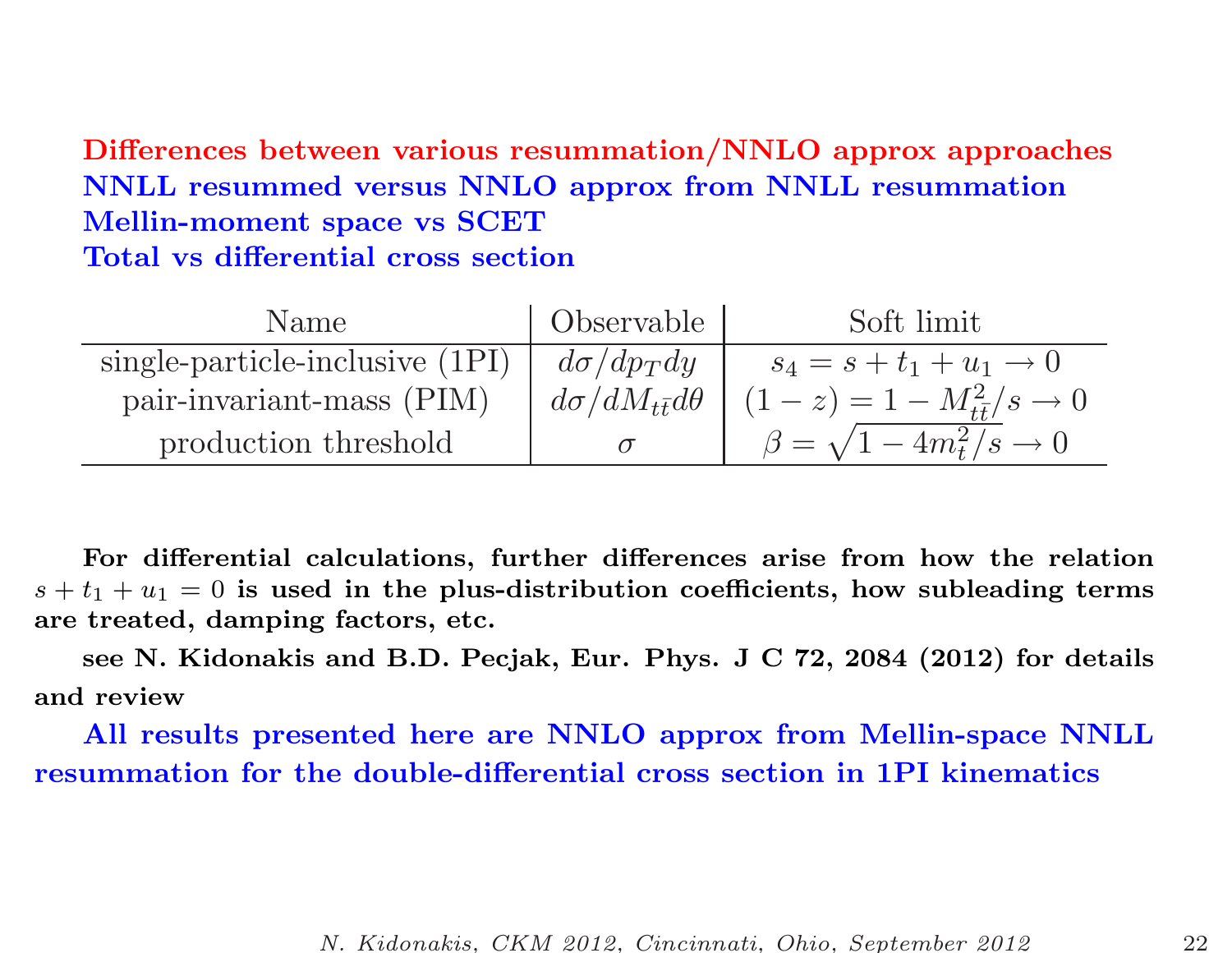### Comparison of various resummation/NNLO approx approaches

Tevatron 1.96 TeV, scale uncertainty included; pdf uncertainty not shown - same for all if same assumptions are used use  $m_t = 173 \,\, \mathrm{GeV}$  unless otherwise indicated

 $\bf NLO$   $6.74^{+0.36}_{-0.76}$ 

 $\mathbf{K}$ idonakis, PRD 82, 114030 (2010) 7.08 $^{+0.20}_{-0.24}$ Aliev et al, CPC 182, 1034 (2011)  $7.13^{+0.31}_{-0.39}$  $\rm{Ahrens}$  et al,  $\rm{PLB}$   $\rm{703},$   $\rm{135}$   $\rm{(2011)}$   $\rm{6.65_{-0.41}^{+0.08}}$ Beneke  $et$  al, NPB 855, 695 (2012)  $(m_t = 173.3)$   $7.22^{+0.31}_{-0.47} \rightarrow 7.29$  at  $m_t = 173$  $\bf Cacciari$  et al,  $\bf{PLB}$  710, 612 (2012)  $(m_t=173.3)$   $6.72^{+0.24}_{-0.41}$   $\rightarrow$   $6.78$  at  $m_t=173$ 

[See also Moch  ${\it et}$  al (2012) 7.27 $^{+0.41}_{-0.46}$  threshold  $+$  high-energy terms  $\textbf{Brodsky} \ \& \ \textbf{Wu} \ \textbf{(2012)} \ \stackrel{\text{0.176}}{(m_t\,=172.9)} \ \text{7.626} \rightarrow \text{7.602 at} \ m_t = \text{173 PMC} \ \text{]}$ 

 $\textbf{partly exact NNLO} \text{ (exact for } q\bar{q} \text{ plus approx for } gg)$ Barnreuther et al (2012)  $(m_t = 173.3)$   $7.005_{-0.310}^{+0.202}$   $\rightarrow 7.07$  at  $m_t = 173$ 

The PRD 82 result is very close to the partly exact NNLO: 7.08 vs 7.07 with similar scale uncertainty This was expected from comparison of 1PI and PIM results in 2003 (PRD 68, N. Kidonakis & R. Vogt; see also discussion in PRD82) Once NNLO fully known, add approximate NNNLO (see N. Kidonakis PRD 73,034001 (2006) for early NNNLO results)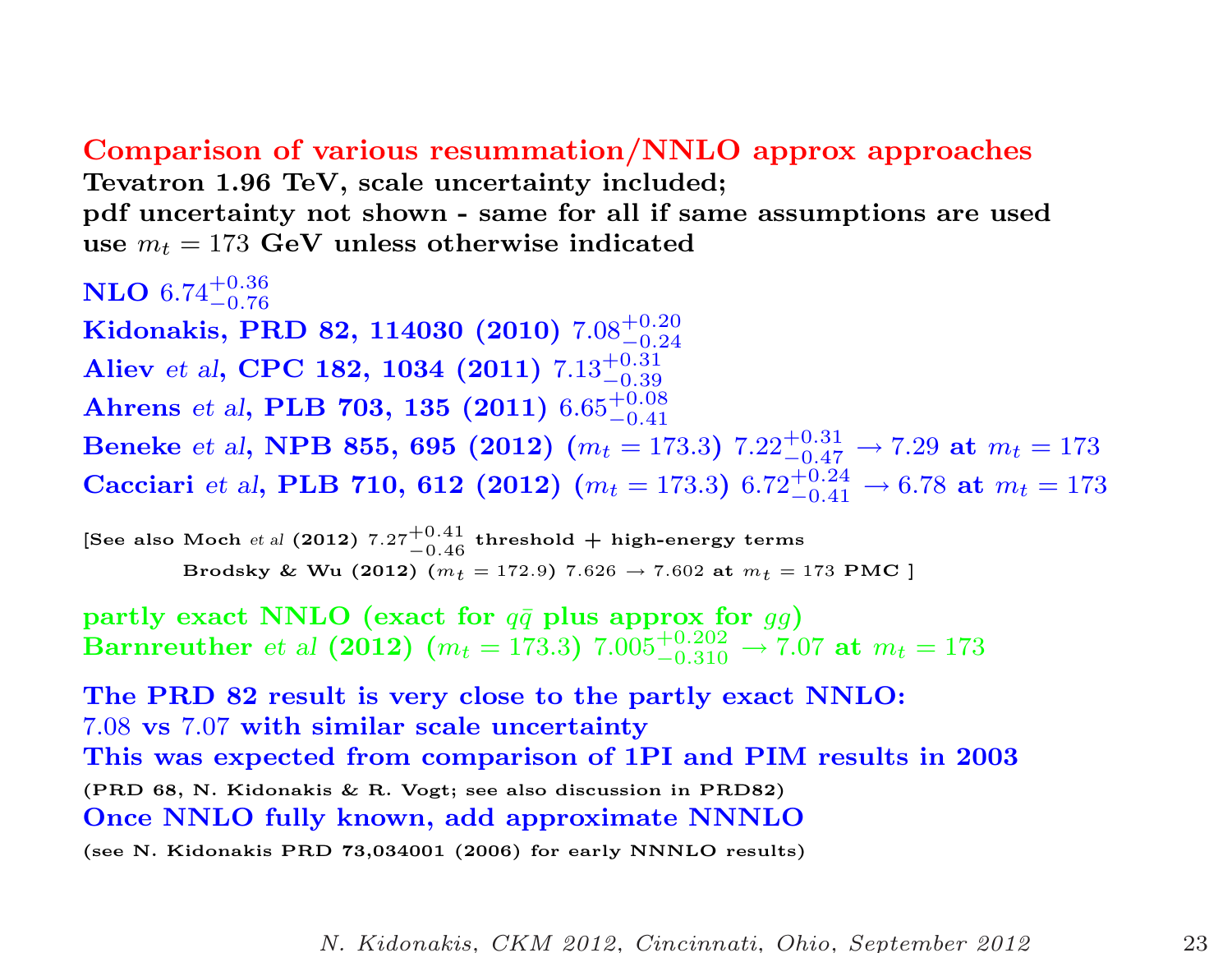# Top quark  $p_T$  distribution at Tevatron



Excellent agreement of NNLO approx results with D0 data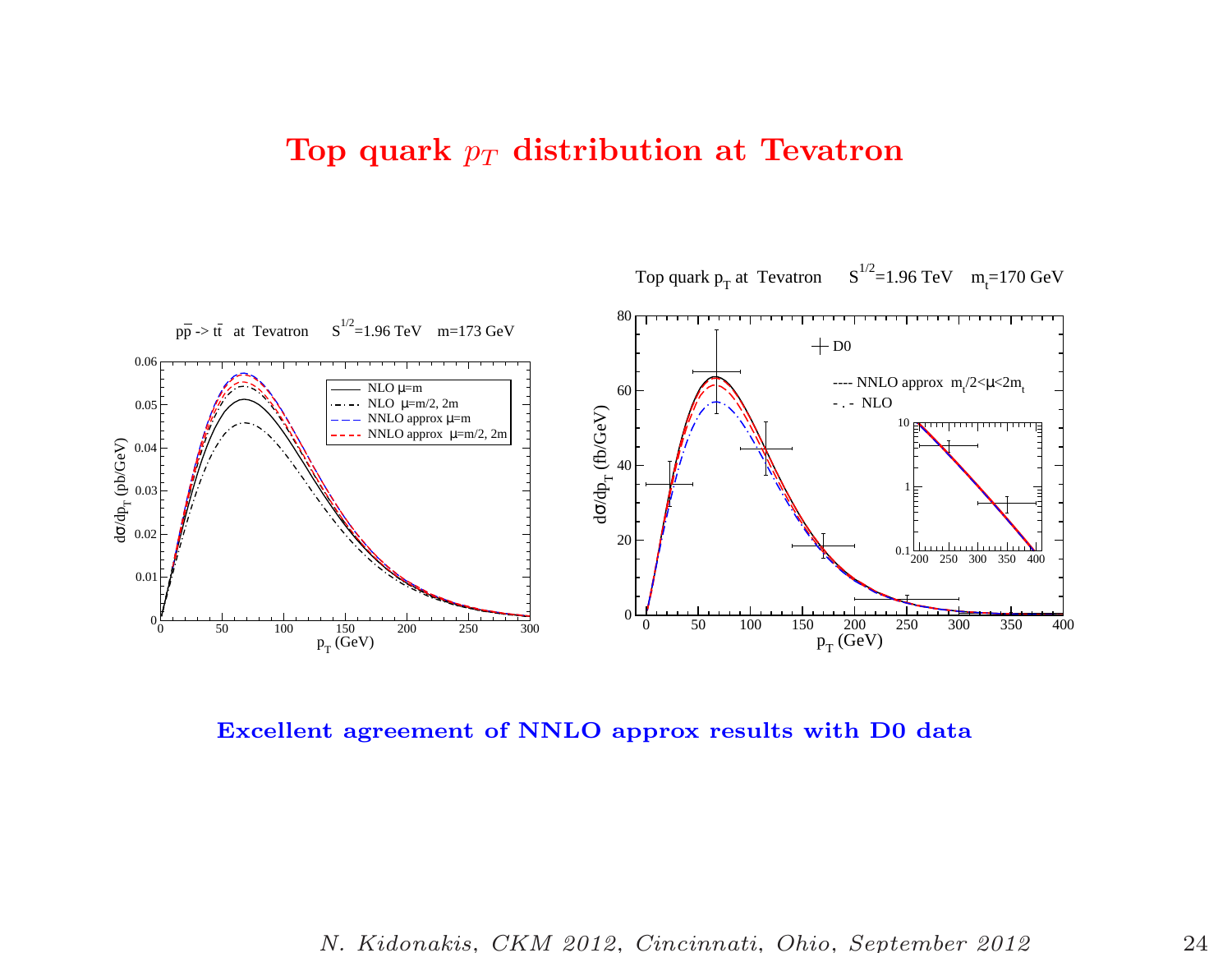## Top quark  $p_T$  distribution at the LHC



Top quark  $p_T$  distribution at LHC  $\mu=m_r=173 \text{ GeV}$ 

N. Kidonakis, CKM 2012, Cincinnati, Ohio, September 2012 25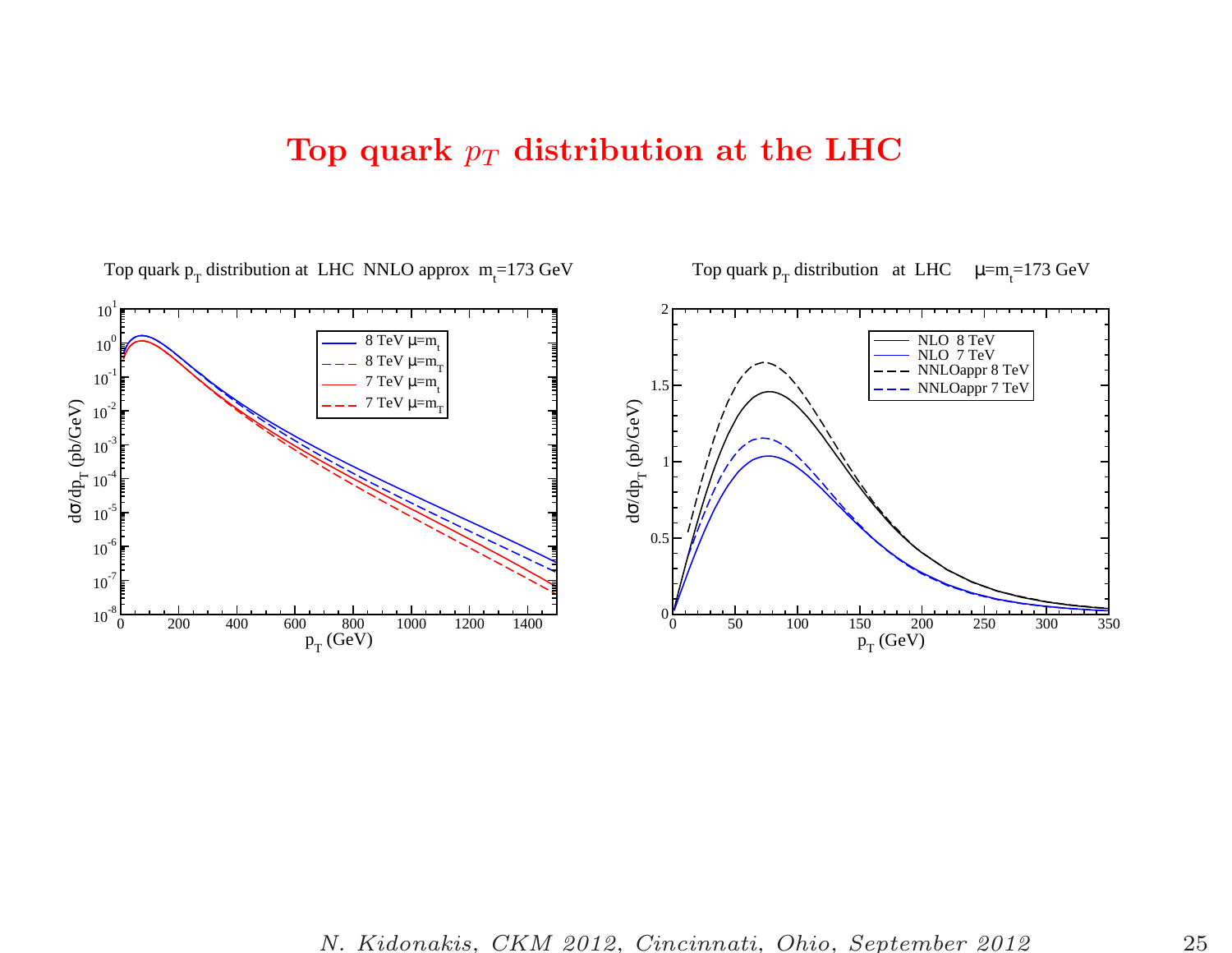### Top quark rapidity distribution at Tevatron



Top Forward-backward asymmetry

$$
A_{\rm FB} = \frac{\sigma(Y > 0) - \sigma(Y < 0)}{\sigma(Y > 0) + \sigma(Y < 0)}
$$

Asymmetry significant at the Tevatron

 $\bf Theoretical\; result\; at\; Tevatron: \; A_{FB} = 0.052^{+0.000}_{-0.006}$ 

smaller than observed values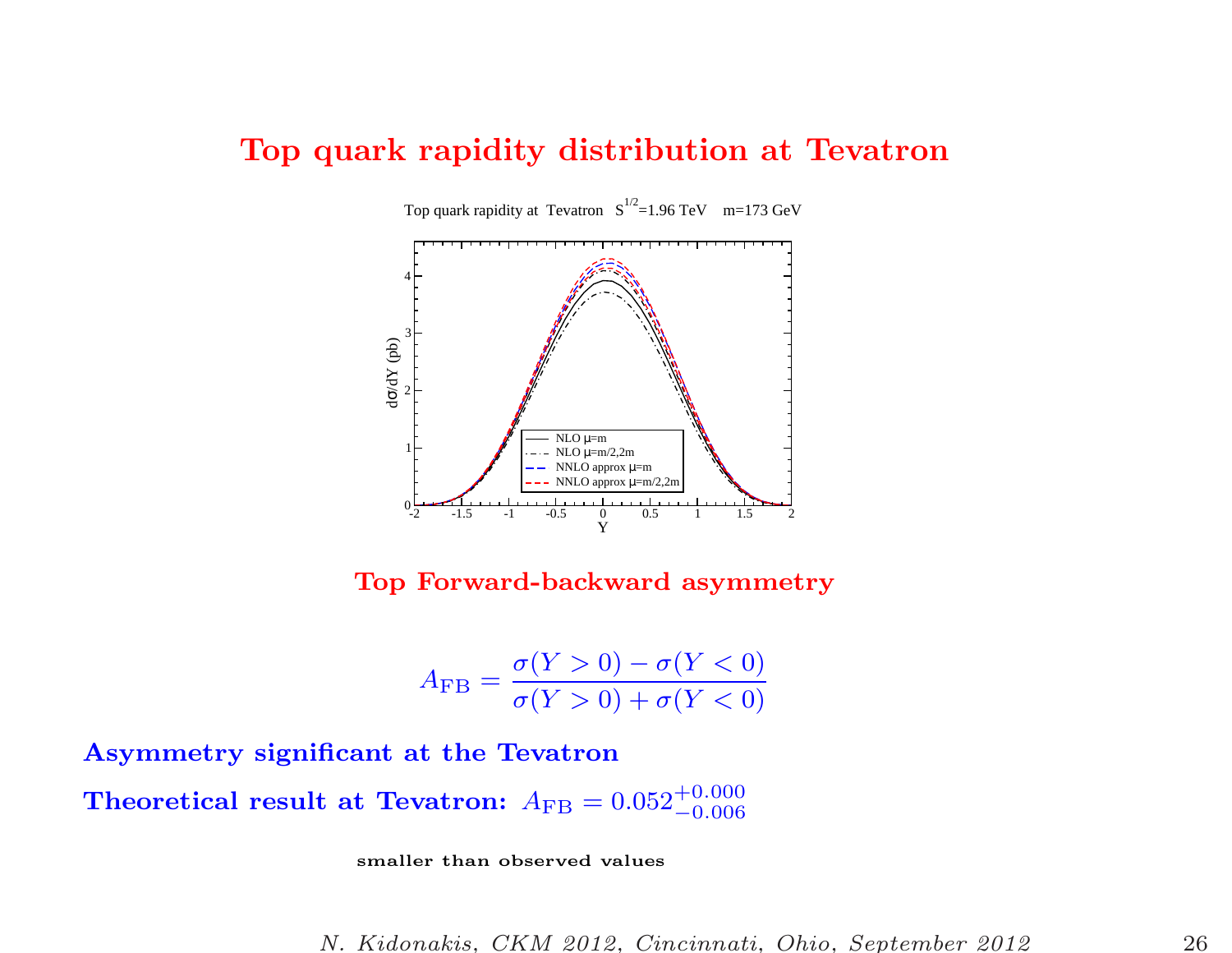# Top quark rapidity distribution at LHC



N. Kidonakis, CKM 2012, Cincinnati, Ohio, September 2012 27